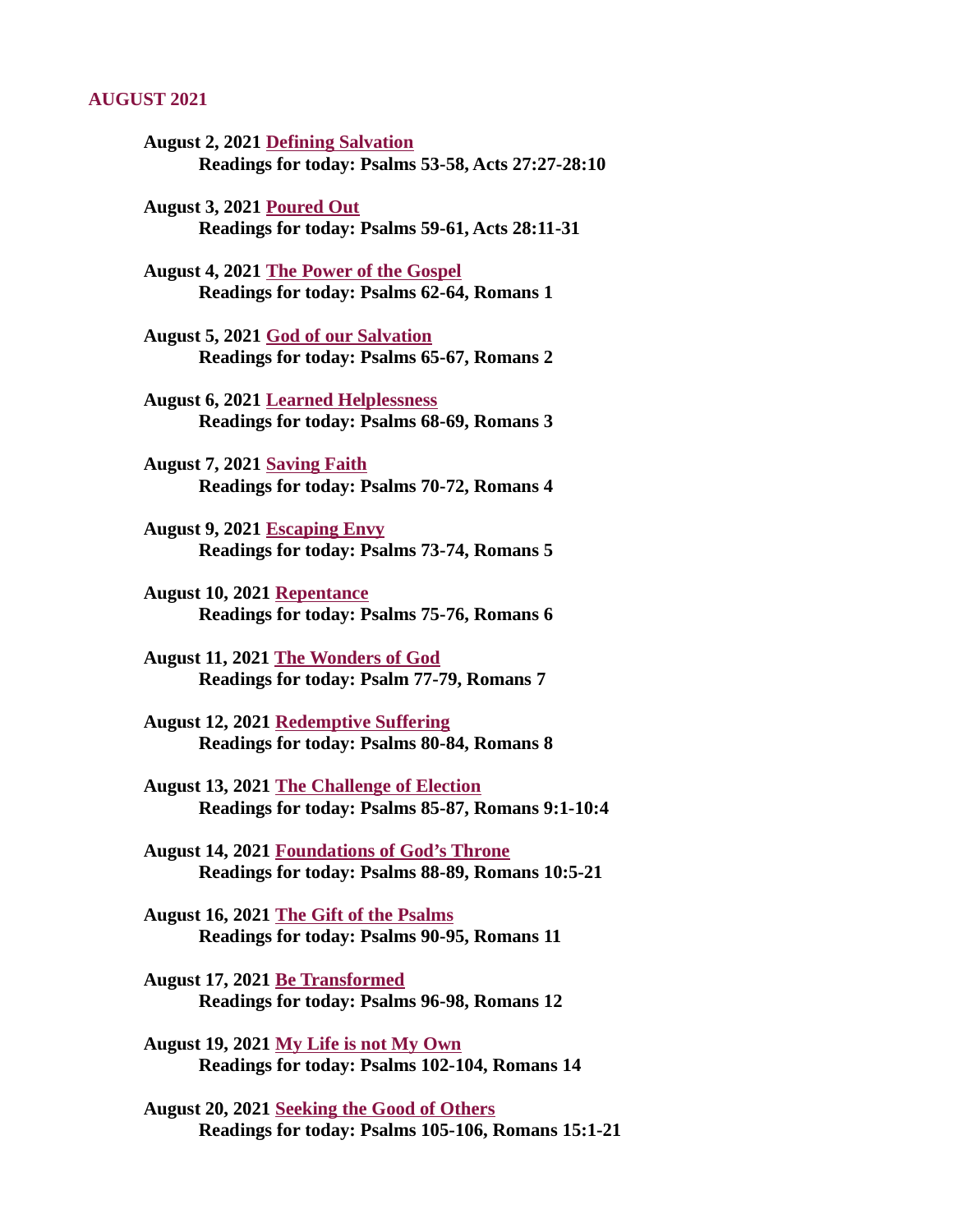- August 21, 2021 The Steadfast Love of the Lord [Readings for today: Psalms 107-108, Romans 15:22-33](#page-25-0)
- August 23, 2021 Kingdom Work Requires Teamwork [Readings for today: Psalms 109-112, Romans 16, 1 Corinthians 1](#page-26-0)
- August 24, 2021 Seeking the Mind of Christ [Readings for today: Psalms 113-115, 1 Corinthians 2](#page-27-0)
- August 27, 2021 The Meaning of Wisdom [Readings for today: Psalms 119:105-176, 1 Corinthians 5](#page-29-0)
- [August 28, 2021 Songs of Ascent](#page-31-0) Readings for today: Psalms 120-123, 1 Corinthians 6
- August 31, 2021 **The Key to Unity** Readings for today: **Psalms 130-133, 1 [Corinthians](#page-33-0) 8**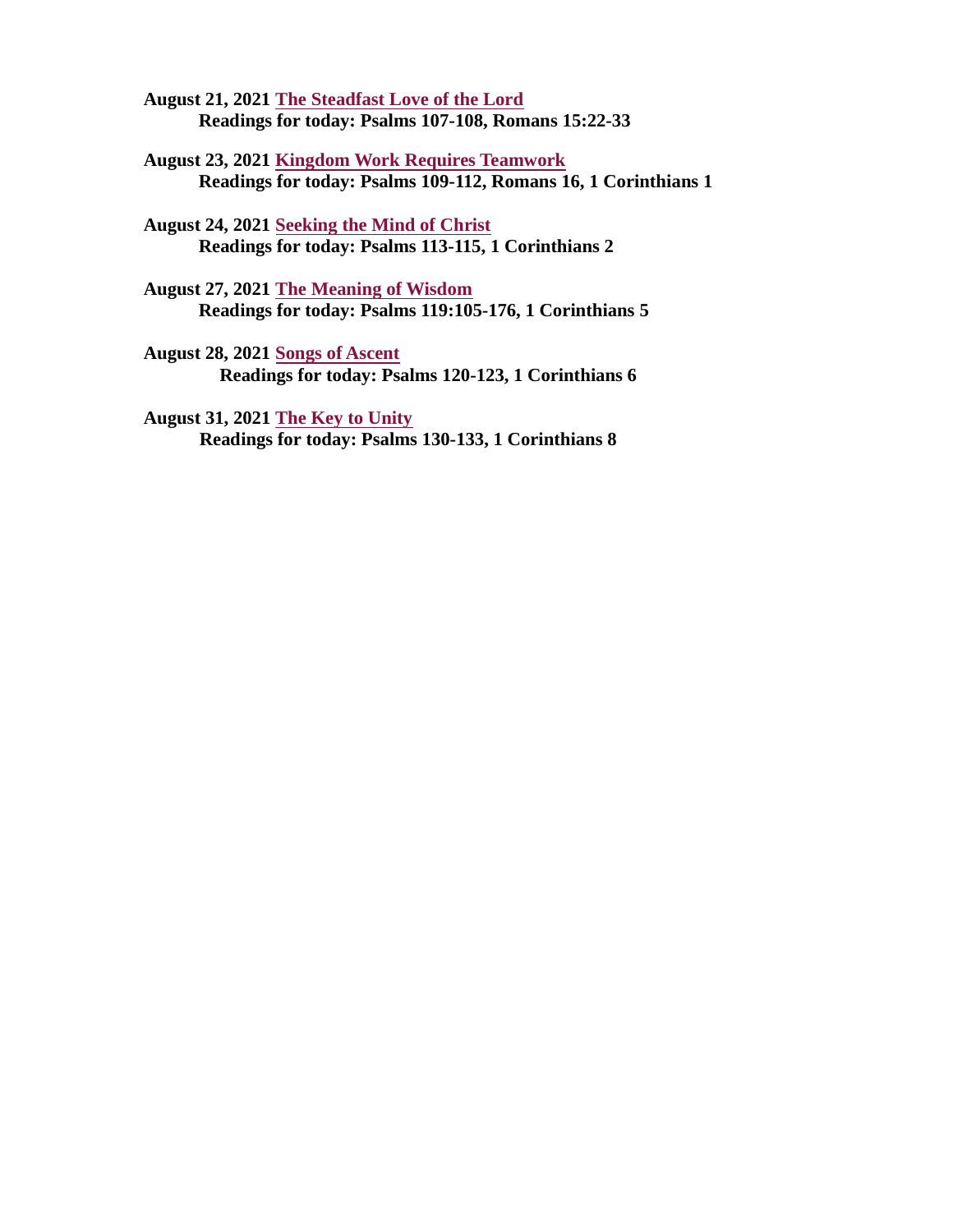## August 2, 2021 Defining Salvation

<span id="page-2-0"></span>Readings for today: **Psalms 53-58, Acts 27:27-28:10** 

What is salvation? Is it just fire insurance? A "Get out of Hell" free card? Getting our ticket punched to heaven? Is it raising a hand in a worship service? Is it walking the sawdust trail to pray the sinner's prayer? Is it being baptized? What does it mean to be saved? What are we saved from? What are we saved for?

The Bible defines salvation as a wholistic, transformative experience whereby we are delivered from death and delivered to new life. We are delivered from slavery and we are delivered into a life of freedom. We are delivered from the kingdom of darkness and delivered into a kingdom of light. It's literally a new birth. We are literally given a new heart. Our feet are literally set on a new path. Listen to how the Psalmist describes it from our reading today…"For you have delivered my soul from death, yes, my feet from falling, that I may walk before God in the light of life." (Psalm 56:13)

Salvation, according to Scripture, is far more than simply securing our eternal destiny. It is far more than raising our hand or praying a prayer. It is far more than any sacramental act we participate in. It is nothing short of God miraculously interceding in human history to claim yet another soul for His very own. It is nothing short of God graciously choosing to adopt a new son or daughter into His family. It is nothing short of God expanding His Kingdom, one subject at a time. There is no such thing as being "called" without become His child. There is no such thing as being "delivered" without becoming His disciple. There is no such thing as being "saved" without becoming His subject. Jesus is either BOTH Lord and Savior or He is neither of those things.

Sadly, too many people believe they can experience deliverance without obedience. They naively believe they can be saved from bondage into some kind of neutral territory where they don't have to be subject to God or the devil. They believe God will set them free but make no further claim on their lives. They want all the privileges that come with being a child of the King without any of the responsibilities. It's why so many self-identified Christians live lives that look no different from their unbelieving neighbors. And it's why the unbelieving world finds the Christian faith unbelievable.

The Psalmist teaches us a different way. Yes, God delivers our souls from death. Just as He did for Adam and Eve. Just as He did for Noah and his family. Just as He did for Abraham, Isaac, and Jacob. Just as He did for Israel in Egypt. God is a God of deliverance. God is a God of salvation. God specializes in setting His people free from bondage to sin and death. But that's only half the salvation equation. God not only delivers us from death and keeps our feet from falling, He does these things so we might walk in newness of life. He saves us so that we might walk before Him in the light of new life. Not only that but God saves us so our lives might become a credible testimony to the transforming power of the gospel to those around us. God's great desire is that all should be saved. All should be delivered from death. All should have their feet kept from falling. All should walk before Him in newness of life. You and I are therefore called to live out our faith in very public ways so that those around us who do not yet believe might see and experience the difference salvation makes in a person's life.

Friends, God desires a relationship with us. A deep, intimate walk with us. Just like He had with Adam and Eve in the Garden of Eden. Just as He will one day again have when New Jerusalem descends to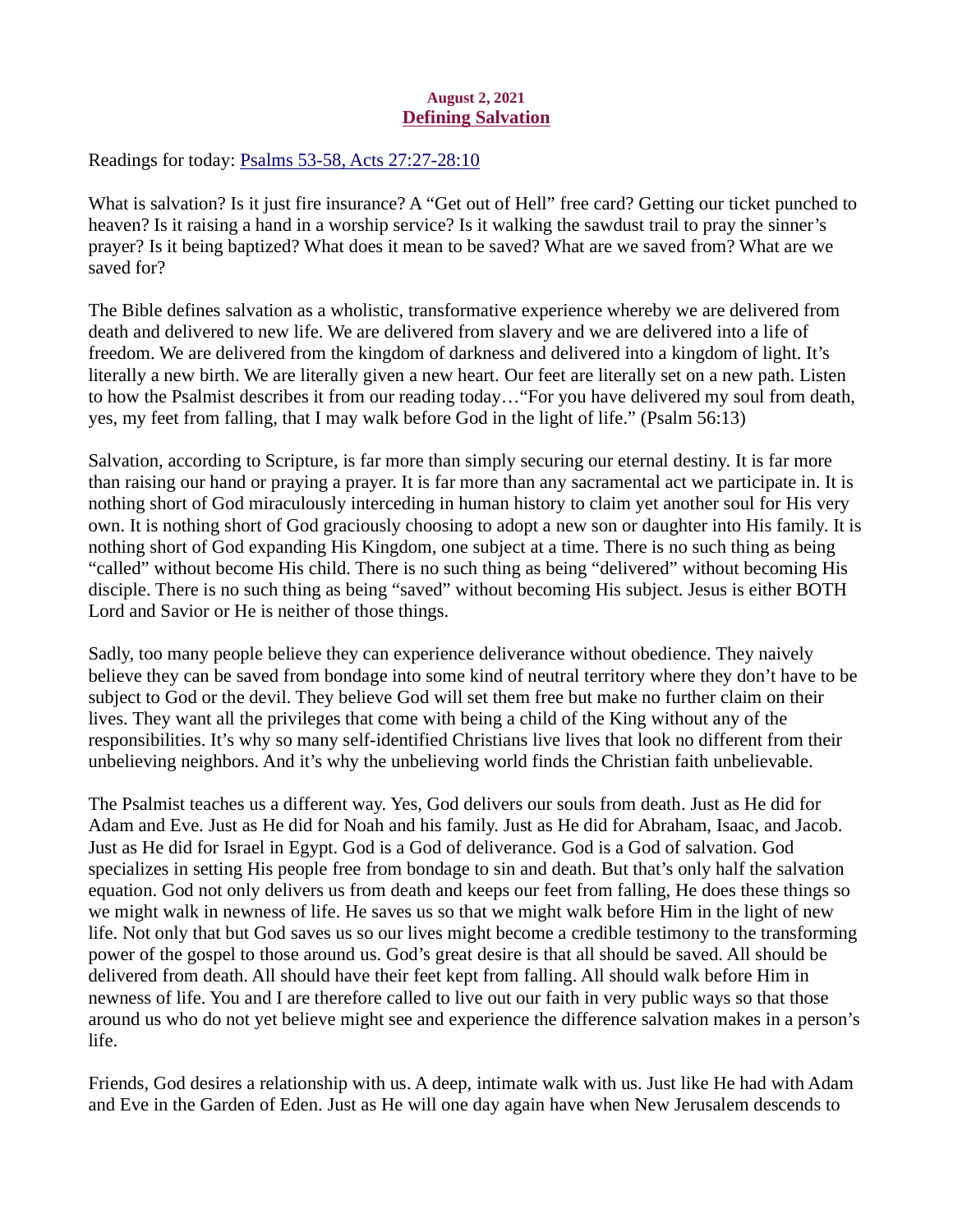earth. One of the many reasons why the gospel is "good news" is we don't have to wait! We can begin this walk with God today. All we have to do is open the door of our hearts and let Him in.

Readings for tomorrow: Psalms 59-61, Acts 28:11-31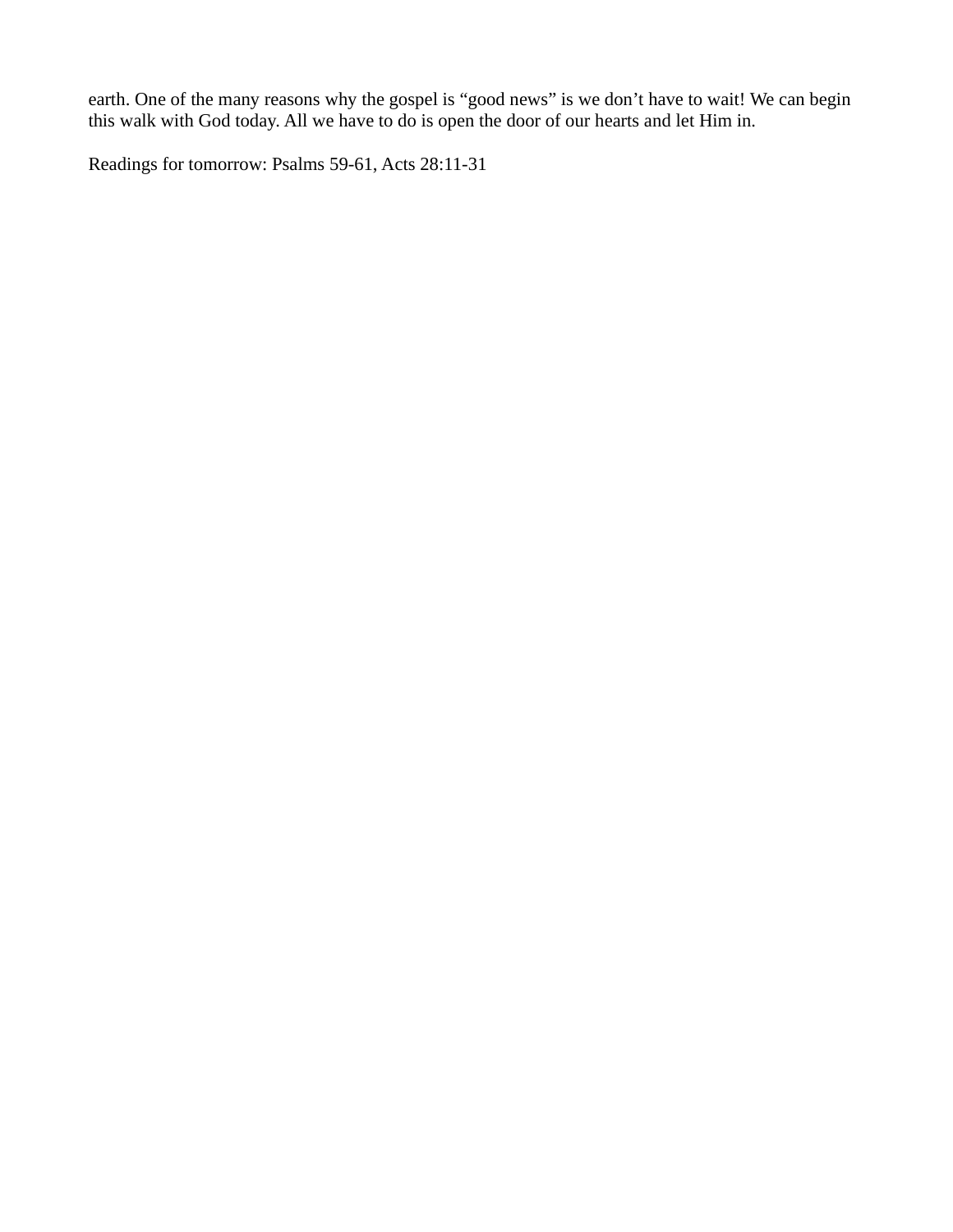#### August 3, 2021 Poured Out

<span id="page-4-0"></span>Readings for today[: Psalms 59-61, Acts 28:11-31](https://www.biblegateway.com/passage/?search=Psalms+59-61%2C+Acts+28%3A11-31&version=ESV)

The Apostle Paul is one of my heroes. From the time he met the Risen Christ outside of Damascus until his death in Rome many years later, he never stopped preaching Christ. Never stopped proclaiming the gospel. It didn't matter whether people agreed with him or not. Stones did not stop him. Riots didn't stop him. Death threats didn't stop him. Opponents from within the church didn't stop him. Imprisonment didn't stop him. Poverty, shipwreck, pain, suffering…none of it got in his way. He simply took each and every opportunity in each and every city he went to share Jesus with those who did not yet know him. Even at the end of his life here in Acts 28, we see him using his imprisonment and impending martyrdom to teach people about the Kingdom of God.

"He lived there two whole years at his own expense, and welcomed all who came to him, proclaiming the kingdom of God and teaching about the Lord Jesus Christ with all boldness and without hindrance." (Acts 28:30-31)

It's a powerful testimony to the strength and resilience of Paul's faith. He never seemed to waver. Never seemed to doubt. Never seemed to question. Once he met the Risen Christ, it was like something clicked in Paul's Pharisee brain. The hope of Israel had come. By raising Jesus from the dead, God had placed His divine stamp of approval on His life and ministry and mission. The vindication that Paul himself expected to receive at the end of time through resurrection had broken into history in the Person of Jesus. It was mind-blowing and life-altering and Paul never looked back. He devoted the rest of his life to sharing this good news with the world. Jew and Gentile alike. Any who would come and listen.

Perhaps you wonder about Paul's state of mind here at the end of his life? Perhaps you wonder as death approached if he ever caved into fear or anxiety? Perhaps you wonder how he faced his death with such courage? Listen to the words he wrote to his young protege, Timothy, while he was imprisoned in Rome. "For I am already being poured out as a drink offering, and the time of my departure has come. I have fought the good fight, I have finished the race, I have kept the faith. Henceforth there is laid up for me the crown of righteousness, which the Lord, the righteous judge, will award to me on that day, and not only to me but also to all who have loved his appearing." (2 Timothy 4:6-8)

What was the source of Paul's "boldness" at the end of his life? It was Christ. Paul kept his eyes firmly fixed on Jesus. He looked beyond the horizons of this life to the life to come where he knew his reward awaited him. He understood that those who give their lives in service to Christ - whether preachers or teachers, worship leaders or artists, business owners or line employees, CEO's or sanitation workers, professional athletes or politicians - all will receive the crown of righteousness for the work they do in spreading the gospel. All will receive the reward they are due for the sacrifices they make to expand God's Kingdom.

Friends, we can pour our lives out for many things in this world. We can chase our dreams. We can achieve our goals. We can pursue all sorts of influence, power, success, and wealth. But at the end of the day, the only thing truly worth giving your life for is Jesus. The only vision truly worth pursuing is the vision He casts of His Kingdom. The only race worth running is the one that finds it's finish line in heaven.

Readings for tomorrow: Psalms 62-64, Romans 1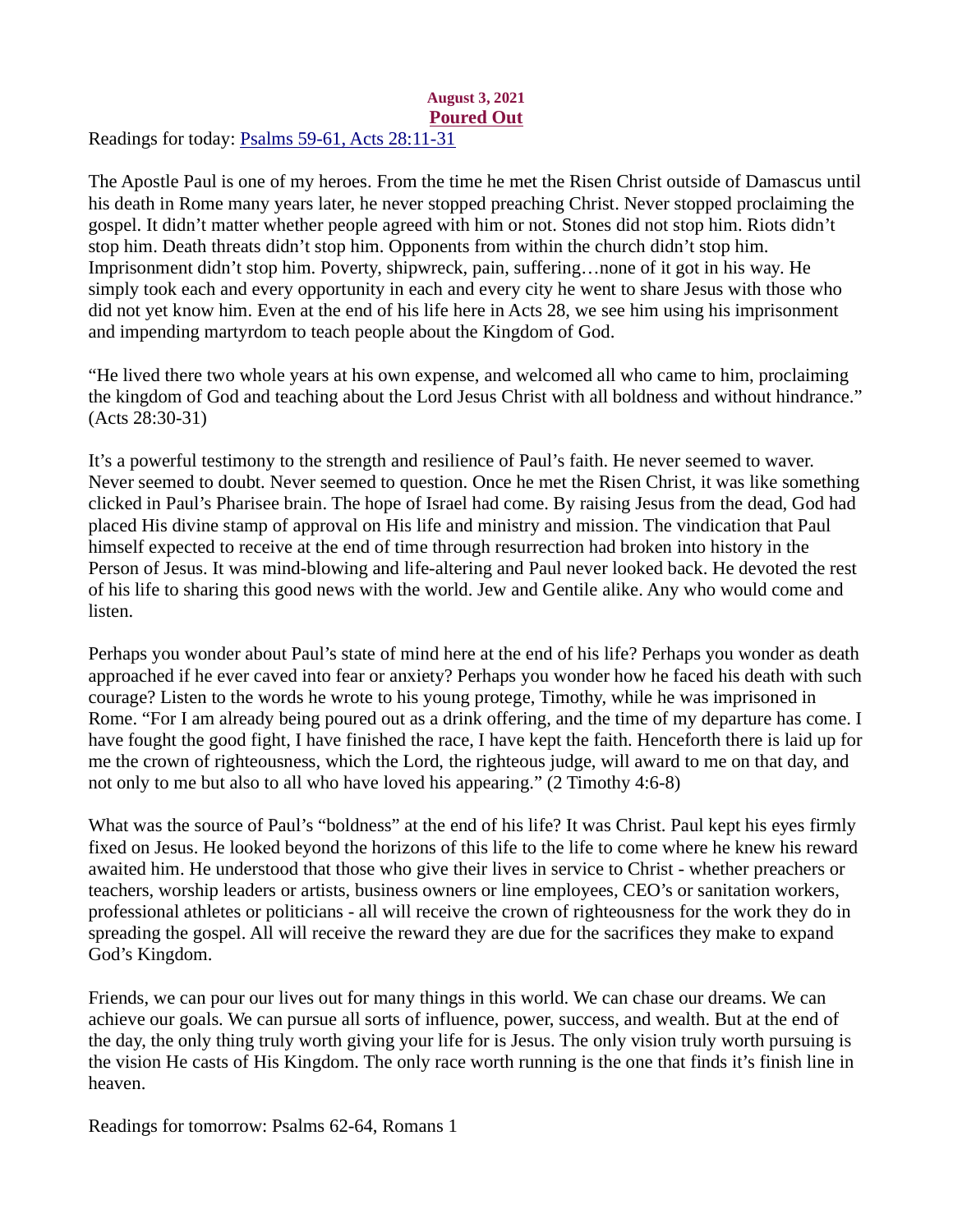#### August 4, 2021 The Power of the Gospel

<span id="page-5-0"></span>Readings for today[: Psalms 62-64, Romans 1](https://www.biblegateway.com/passage/?search=Psalms+62-64%2C+Romans+1&version=ESV)

You may have seen the news out of Europe about the Dutch man who tried to change his legal age. Biologically, he is in his sixties but he "feels" like he's in his forties and his life is diminished because of the discrimination that happens the older one gets. You may have caught the news out of England about the man who believes passionately in "ethical veganism" and wants it to become legally protected as a religion so he can potentially force his former employer to give him his job back as well as change their investment practices so as not to violate his religious beliefs. You may have seen the opinion piece in the New York Times from the transgender woman who argues the medical ethical guildeline of "Do no harm" no longer should apply because no doctor should ever have the authority to determine what actually "harms" another person. "I also believe that surgery's only prerequisite should be a simple demonstration of want. Beyond this, no amount of pain, anticipated or continuing, justifies its withholding." (Andrea Long Chu, NYT, 11/24/2018) These may seem like isolated cases to you. Outliers we should dismiss. I disagree.

I believe they are the prime examples of God giving us over to the "lusts of our hearts...dishonorable passions...debased minds." Now please hear me. I am not being mean. I am not being judgmental. I am simply pointing out the reality of what happens when we turn away from God. We dis-integrate. Body, mind, heart, and soul are set in opposition to one another, resulting in skyrocketing rates of depression and suicide ideation. Dysphoria, once considered a mental illness, is now being celebrated and embraced. The Apostle Paul knew the tragic consequences of such thinking. It was celebrated in his own context as well. Human beings, created and designed to bring God glory and honor, turned from their sacred vocation and pursued their own pleasure. They did what was right in their own eyes. They forged their own path only to find it leading them over a cliff. The most heartbreaking part of reading the New York Times story mentioned above was Andrea's willingness, even desire, to embrace depression and suicide. She admits taking hormones and having surgery will actually take her deeper into depression but she sees no alternative. She has no hope.

This is why Paul's stirring words in Romans 1:16 are so important! "For I am not ashamed of the gospel, for it is the power of God for salvation to everyone who believes, to the Jew first and also to the Greek." Make no mistake, Paul doesn't believe the gospel is simply a good idea. One philosophy among many. One path among many to get to God. No, he truly believes the gospel provides the ONLY answer to the problem of pain and suffering of this world. He truly believes the gospel provides the ONLY hope we can possibly have for a better, richer, more integrated life. He truly believes the gospel ALONE has the power to save humanity from itself.

Now I know this idea is very unpopular in our culture today. To suggest Christianity is somehow superior in any way to any other religious or philosophical idea is considered arrogant and condescending. Exclusive and intolerant. But let me put it another way. Imagine you develop a successful treatment for cancer. Imagine your success rate is 100% at curing the disease. Sure, there are a lot of other treatments out there. Some more successful than others but none of them provide the cure your treatment guarantees. Would it not be right to promote it as the better, more superior option? Paul believes the gospel is the power of God for salvation. He believes it actually delivers on what it promises. Is he not right then to promote it as the superior cure to what ails humanity? Namely, sin? Is he not right to promote it above Torah? Are we not right to promote it above Islam? Hinduism? Buddhism? If we truly believe Jesus is God then how can we NOT declare Him as superior in every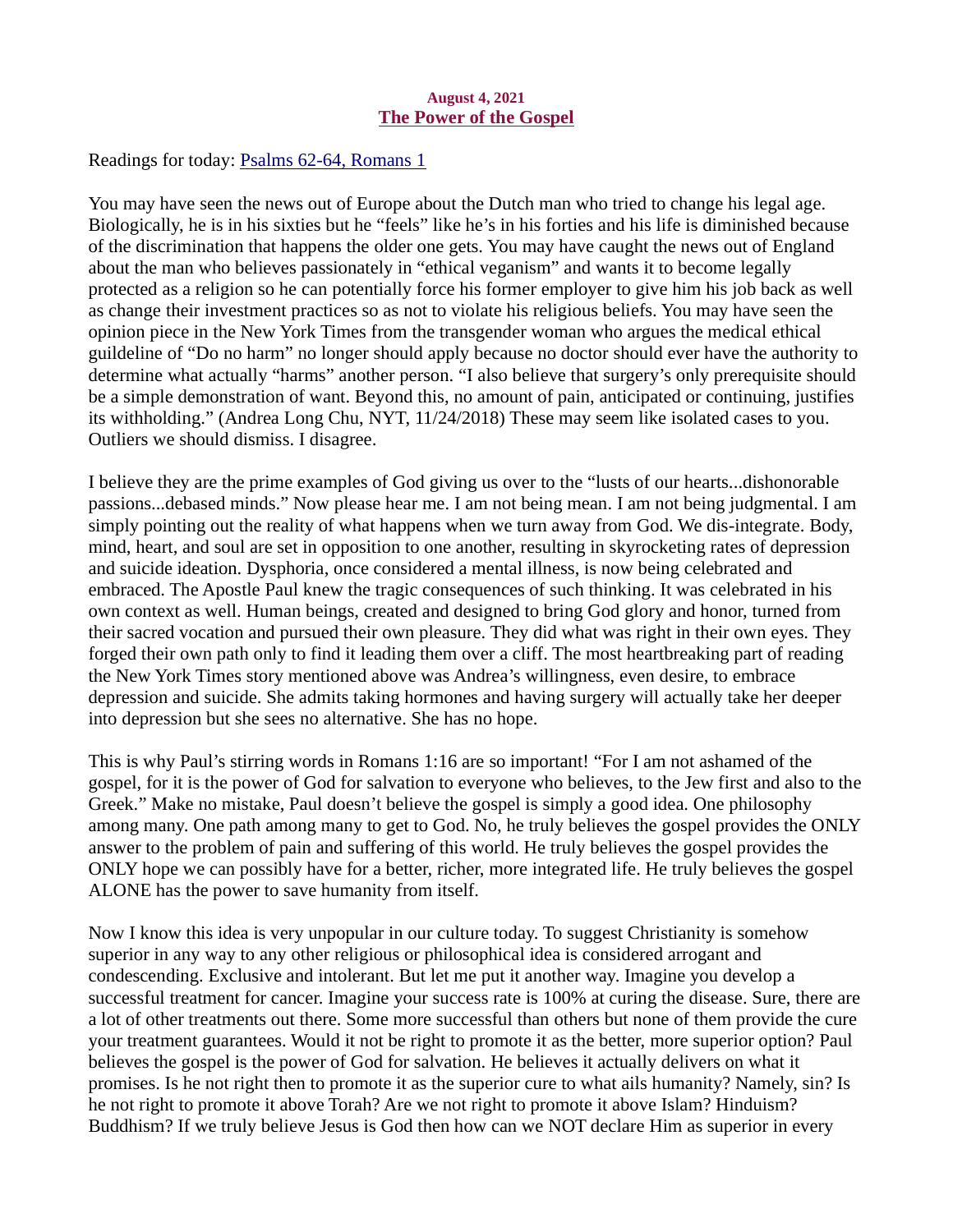way to Mohammed, Krishna, Buddha, even Moses? Friends, this is exactly the truth that changed Paul's life on the road outside Damascus. When he realized Jesus had been raised from the dead, he knew He could be no ordinary prophet. Jesus must be God and therefore everything Jesus said or did must be true. And if everything Jesus said or did must be true then we must believe Him. And if we believe Him then we will surrender our lives to Him. And if we surrender our lives to Him then we will be submit all our thoughts, feelings, and actions to His Lordship. And if we submit to His Lordship, we will find ourselves a regenerated and re-integrated people living not for ourselves but for the honor and glory of God. This is the power of the gospel.

Readings for tomorrow: Psalms 65-67, Romans 2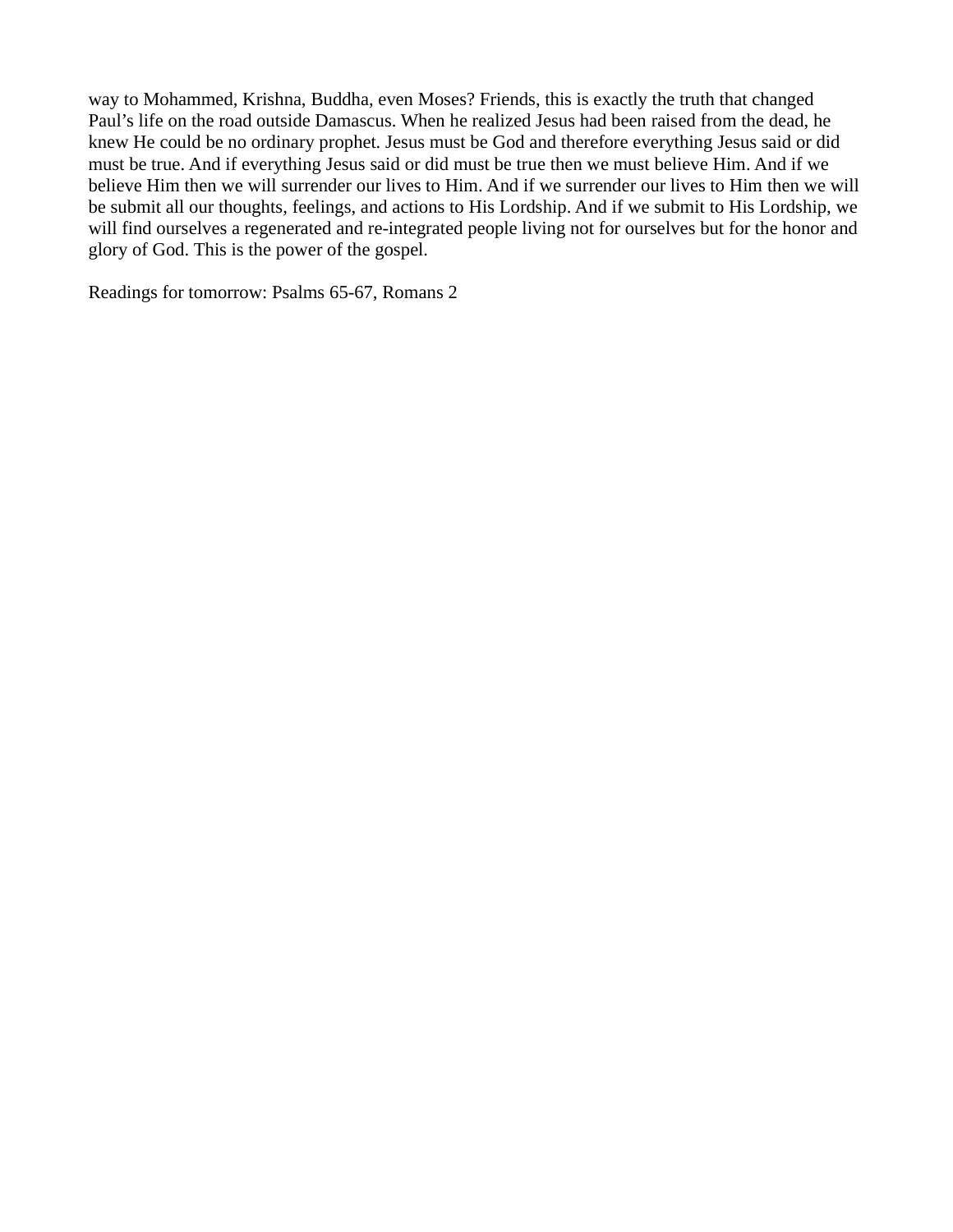#### August 5, 2021 God of our Salvation

<span id="page-7-0"></span>Readings for toda[y: Psalms 65-67, Romans 2](https://www.biblegateway.com/passage/?search=Psalms+65-67%2C+Romans+2&version=ESV)

I love the deep faith of the Psalmist. Life in the ancient world was incredibly hard. It was a daily grind. A person lived under constant threat of famine or plague or some other natural disaster. Each spring the armies would go off to war with the fate of the nation hanging in the balance. Disease and death were constant companions. And yet in the midst of it all, he looks to God for salvation. He knows he can trust in God's character. He knows He can trust in God's power. He knows He can trust God's nature which is good and righteous and holy. This is what gives him hope. Not worldly success or comfort. Not earthly power or treasure. Not even his own physical well-being. God alone is the "hope of all the earth and of the farthest seas…" Listen to how he puts it…

"By awesome deeds you answer us with righteousness, O God of our salvation, the hope of all the ends of the earth and of the farthest seas; the one who by his strength established the mountains, being girded with might; who stills the roaring of the seas, the roaring of their waves, the tumult of the peoples, so that those who dwell at the ends of the earth are in awe at your signs. You make the going out of the morning and the evening to shout for joy." (Psalm 65:5-8)

You and I live in much different times. Life in America in the 21st century could not be more different than life in ancient Israel and yet it doesn't necessarily make it any easier. Yes, we live in relative comfort and ease. Yes, many of us do not need to worry about famine or plague or some other natural disaster. We can go to King Soopers if we are hungry. We can go to the doctor if we are sick. We live in homes specifically designed to withstand whatever Mother Nature may decide to throw at us. Sure, there are very real geo-political threats but we do not fear annual invasions by a foreign power. But life is still very much a daily grind. How many of us struggle with mental health issues? How many of us struggle with persistent physical pain? How many of us have suffered emotionally through the grief and losses of the last year? Death still stalks us whether we acknowledge it or not. Fear and anxiety seem like constant companions. The constant strain and stress takes a toll on our closest relationships and the relentless pressure to produce drives us into the ground. So where do we find hope? Where do we look for salvation?

God is the same yesterday, today, and forever. The same God who provided hope for the Psalmist of the ancient world is the same God who provides hope for us today. We simply need to look to Him. We need to believe His promises. We need to trust His character. Trust His power. Trust His nature which is good and righteous and holy. God is still at work doing awesome deeds! He is making Himself known in the farthest corners of the earth! By His strength He raises mountains and stills the raging seas. By His might He calms the oceans and brings peace to the nations of the earth. He performs these miracles so that those who dwell at the ends of the earth will see and believe and be in awe of His signs and wonders.

Friends, whatever you may be facing today, look to God for hope. Whatever battles you may be fighting today, look to God for salvation. Whatever struggles or suffering you may be going through, look to God for deliverance. He loves you. He is with you. He will be faithful to bring you through the dark valley into beautiful green pastures where you can be refreshed by still waters and restore your soul.

Readings for tomorrow: Psalms 68-69, Romans 3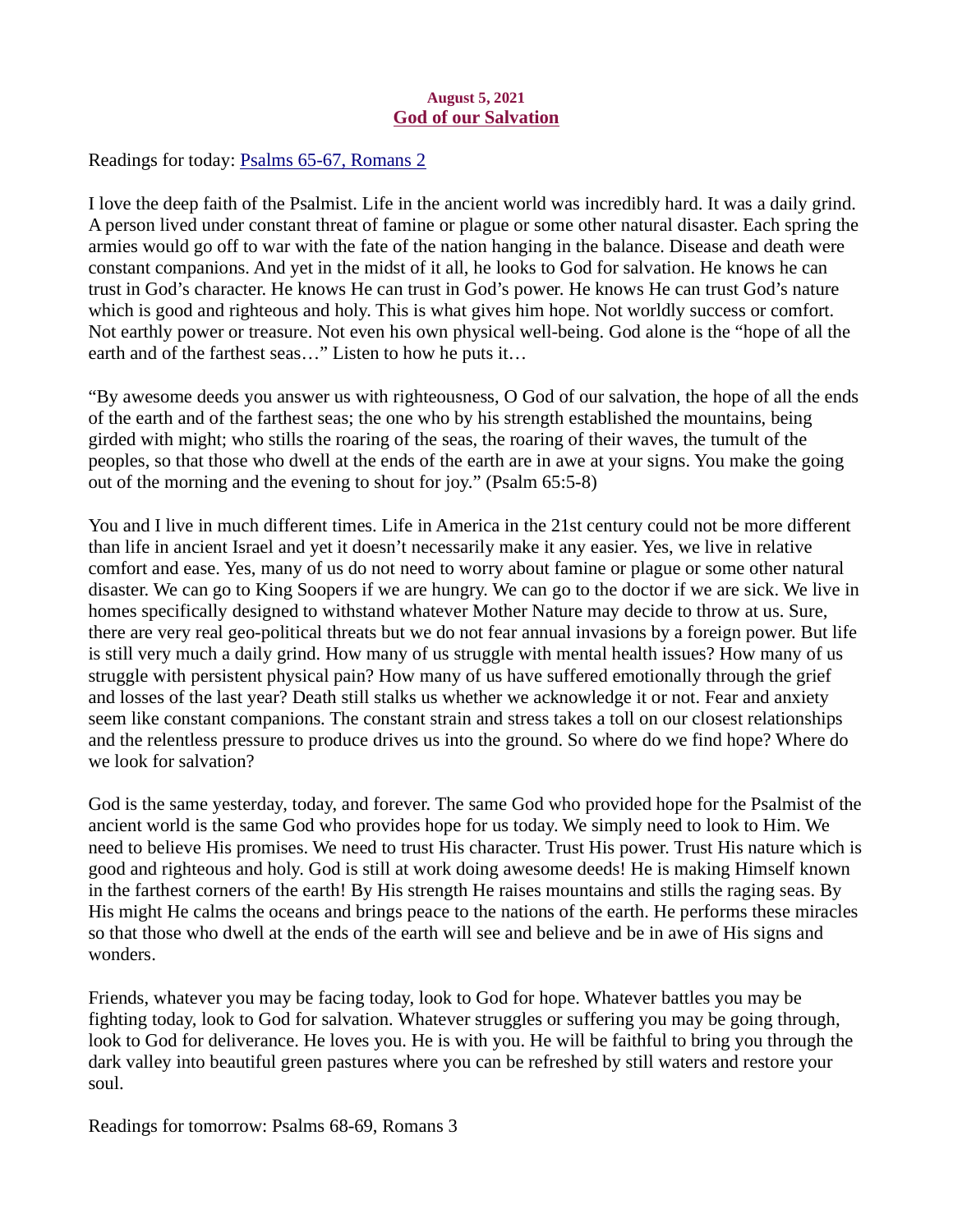# August 6, 2021 Learned Helplessness

<span id="page-8-0"></span>Readings for today[: Psalms 68-69, Romans 3](https://www.biblegateway.com/passage/?search=Psalms+68-69%2C+Romans+3&version=ESV)

All of us live under the Law of God. All of us are accountable for every thought, word, and deed. All of us will stand before the judgment seat of Christ where every part of our lives will be laid bare. Nothing will be hidden. Nothing held back. Nothing will escape God's notice. For He sees all and knows all and judges all with righteousness. "Now we know that whatever the law says it speaks to those who are under the law, so that every mouth may be stopped, and the whole world may be held accountable to God." (Romans 3:19)

Reflecting on the Law of God produces humility. It brings us to our knees. It stops every mouth. It ends every rationalizing and self-justifying thought. The purpose of the Law is to show us the depths of our sin. It holds a mirror up to our soul. It reflects back to us the reality that all have sinned and fallen short of the glory of God. None are righteous. None understand. None truly seek God. All turn aside. All go their own way. All do what is right in their own eyes. Our thoughts are prone to deceit. Our lips prone to bitterness and curses. Our feet swift to shed blood, get revenge, take out our anger on those around us. Our paths are lined with the bodies of those we've hurt and wounded along the way. We do not fear God. We do not love God. We have no peace with God. This is the fundamental truth of our existence. We were conceived in sin. Born in iniquity. And there is no escape.

Many years ago, I took some classes in psychology. One of the experiments we studied had to do with learned helplessness. As I remember it, an animal was put in a box with the lid closed and given a shock. Because it could not escape, it eventually stopped trying. It simply endured. Even after the lid was removed, it would not jump out. It "learned helplessness." In many ways, that is the intended purpose of the Law of God. To teach us how utterly helpless and hopeless we are to save ourselves. We live in a closed system. A world corrupted by sin. There is no escape. The lid is too tight. We cannot get out. Our only hope is that the Master will come and save us from our broken condition.

This is what Paul is pointing us to this morning. "But now the righteousness of God has been manifested apart from the law, although the Law and the Prophets bear witness to it— the righteousness of God through faith in Jesus Christ for all who believe. For there is no distinction: for all have sinned and fall short of the glory of God, and are justified by his grace as a gift, through the redemption that is in Christ Jesus, whom God put forward as a propitiation by his blood, to be received by faith. This was to show God's righteousness, because in his divine forbearance he had passed over former sins. It was to show his righteousness at the present time, so that he might be just and the justifier of the one who has faith in Jesus." (Romans 3:21-26) The righteousness of God has been manifested apart from the Law? You mean I don't have to work so hard to justify myself? The righteousness of God is available through faith to all who believe in Jesus Christ? You mean all I need to do is open my heart to Him and receive the gift of His grace? Yes to all of this and more! The righteousness of God is a gift, friends! It cannot be earned. It cannot achieved. It cannot be purchased. It can only be received. God knows the broken condition of our world. He sees the helplessness of His creatures. He understands our hopeless state. So He sends His Son to atone for our sin and to show forth His righteousness that God might both be just and the justifier of the one who believes.

Friends, the good news of the gospel is that God has done what we could not! He has achieved what we never could! He has kept the Law! He has fulfilled the Law! He has satisfied the Law with its demands! And now He simply calls us to believe. To trust in what He has accomplished on our behalf! Trust Jesus, friends! For your life! For your future! For our nation and for our world!

Readings for tomorrow: Psalms 70-72, Romans 4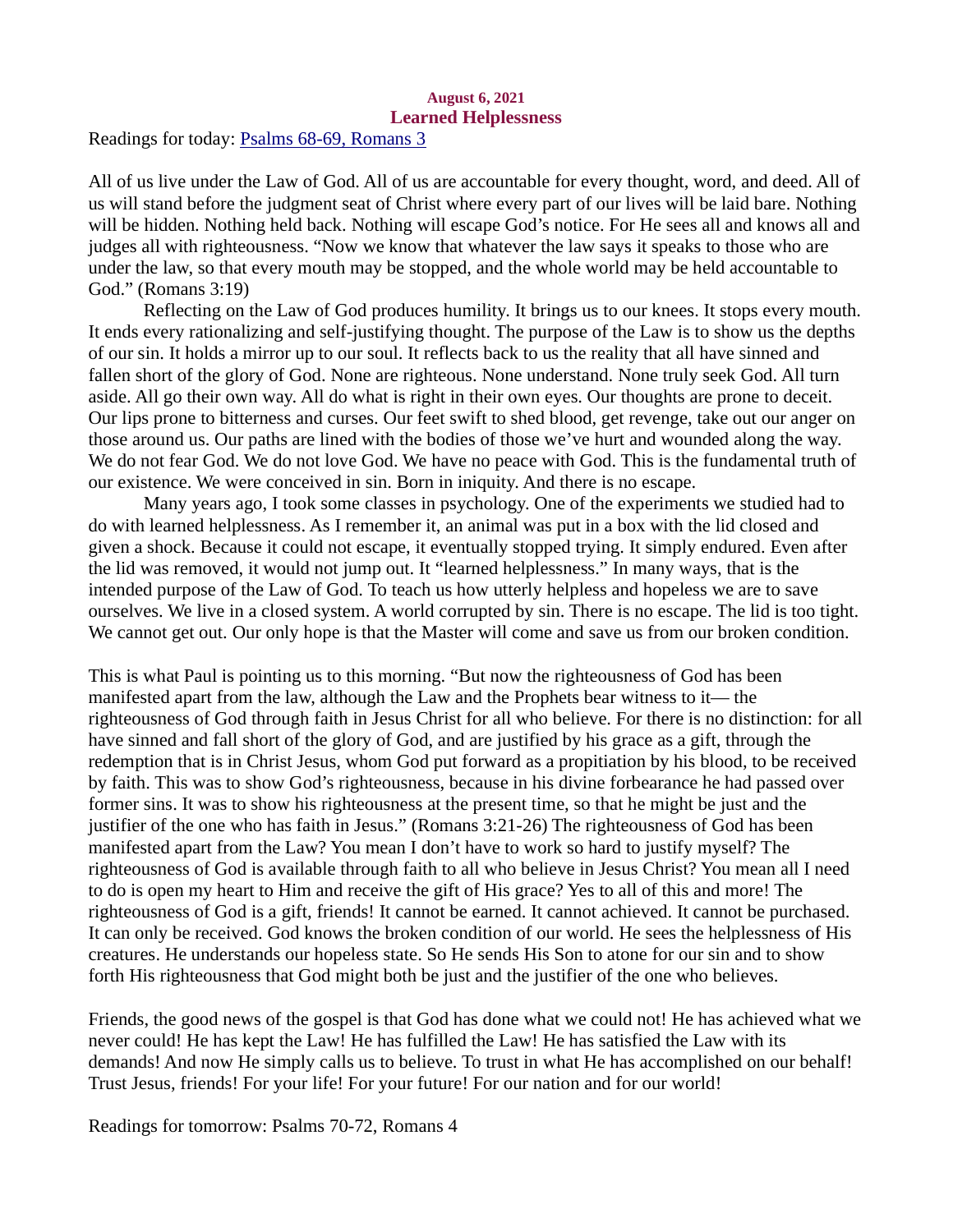#### August 7, 2021 Saving Faith

<span id="page-9-0"></span>Readings for today[: Psalms 70-72, Romans 4](https://www.biblegateway.com/passage/?search=Psalms+70-72%2C+Romans+4&version=ESV)

One of the things I love to do when I read through the Bible in a year is to read the passages from different versions. My preferred version is the ESV. But I read from the NIV and the RSV and when I am looking for a more contemporary version, I might go to the CEV. Today I read Romans 4 from the Message version that Eugene Peterson wrote and I found his words incredibly compelling. Especially when he gets to verses 13-25.

"That famous promise God gave Abraham—that he and his children would possess the earth—was not given because of something Abraham did or would do. It was based on God's decision to put everything together for him, which Abraham then entered when he believed. If those who get what God gives them only get it by doing everything they are told to do and filling out all the right forms properly signed, that eliminates personal trust completely and turns the promise into an ironclad contract! That's not a holy promise; that's a business deal. A contract drawn up by a hard-nosed lawyer and with plenty of fine print only makes sure that you will never be able to collect. But if there is no contract in the first place, simply a promise—and God's promise at that—you can't break it. This is why the fulfillment of God's promise depends entirely on trusting God and his way, and then simply embracing him and what he does. God's promise arrives as pure gift. That's the only way everyone can be sure to get in on it, those who keep the religious traditions and those who have never heard of them. For Abraham is father of us all. He is not our racial father—that's reading the story backward. He is our faith father. We call Abraham "father" not because he got God's attention by living like a saint, but because God made something out of Abraham when he was a nobody. Isn't that what we've always read in Scripture, God saying to Abraham, "I set you up as father of many peoples"? Abraham was first named "father" and then became a father because he dared to trust God to do what only God could do: raise the dead to life, with a word make something out of nothing. When everything was hopeless, Abraham believed anyway, deciding to live not on the basis of what he saw he couldn't do but on what God said he would do. And so he was made father of a multitude of peoples. God himself said to him, "You're going to have a big family, Abraham!" Abraham didn't focus on his own impotence and say, "It's hopeless. This hundred-year-old body could never father a child." Nor did he survey Sarah's decades of infertility and give up. He didn't tiptoe around God's promise asking cautiously skeptical questions. He plunged into the promise and came up strong, ready for God, sure that God would make good on what he had said. That's why it is said, "Abraham was declared fit before God by trusting God to set him right." But it's not just Abraham; it's also us! The same thing gets said about us when we embrace and believe the One who brought Jesus to life when the conditions were equally hopeless. The sacrificed Jesus made us fit for God, set us right with God."

You see, I struggle with faith. If I were Abraham, I am quite sure I would focused on my impotence or Sarah's age and infertility and simply given up. I would have had a very hard time believing God would deliver on what He promised. This is what I love about Scripture. As I read about Abraham plunging "into the promise and coming up strong, ready for God, sure that God would make good on what He had said", the Holy Spirit goes to work inside my own heart. The Word of God - which is living and active - begins to stir up faith deep in my soul. I find myself inspired to follow Abraham's example. I find myself remembering all the promises God has given me. Promises for my children. Promises for my church. Promises for my friends serving Christ around the world in some of the most dangerous places. The Holy Spirit keeps working, reminding me that faith is a gift and not something I muster up on my own. He keeps placing the gift in front of me, encouraging me simply to receive. To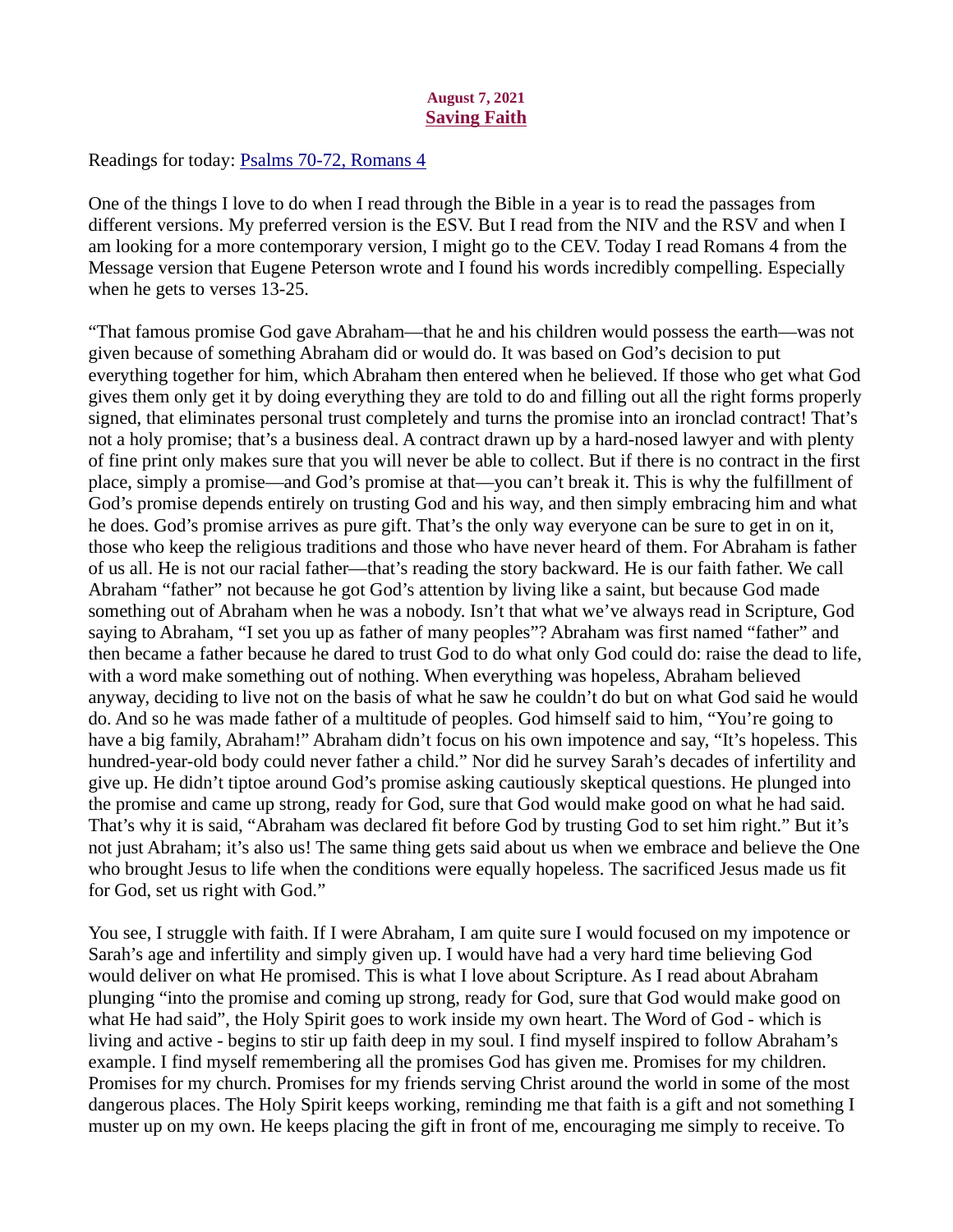embrace. To believe. And every time my fears or doubts begin to creep in, the Holy Spirit plays the ultimate trump card…the resurrection of Christ. He takes me back to the most hopeless moment in human history when evil seemed to have finally gained the upper hand once and for all and He shows me an empty tomb. Resurrection is the promise we plunge into when we believe. Christ dying. Christ rising. Christ coming again. This is the gospel and it is what sets us right with God.

Readings for tomorrow: None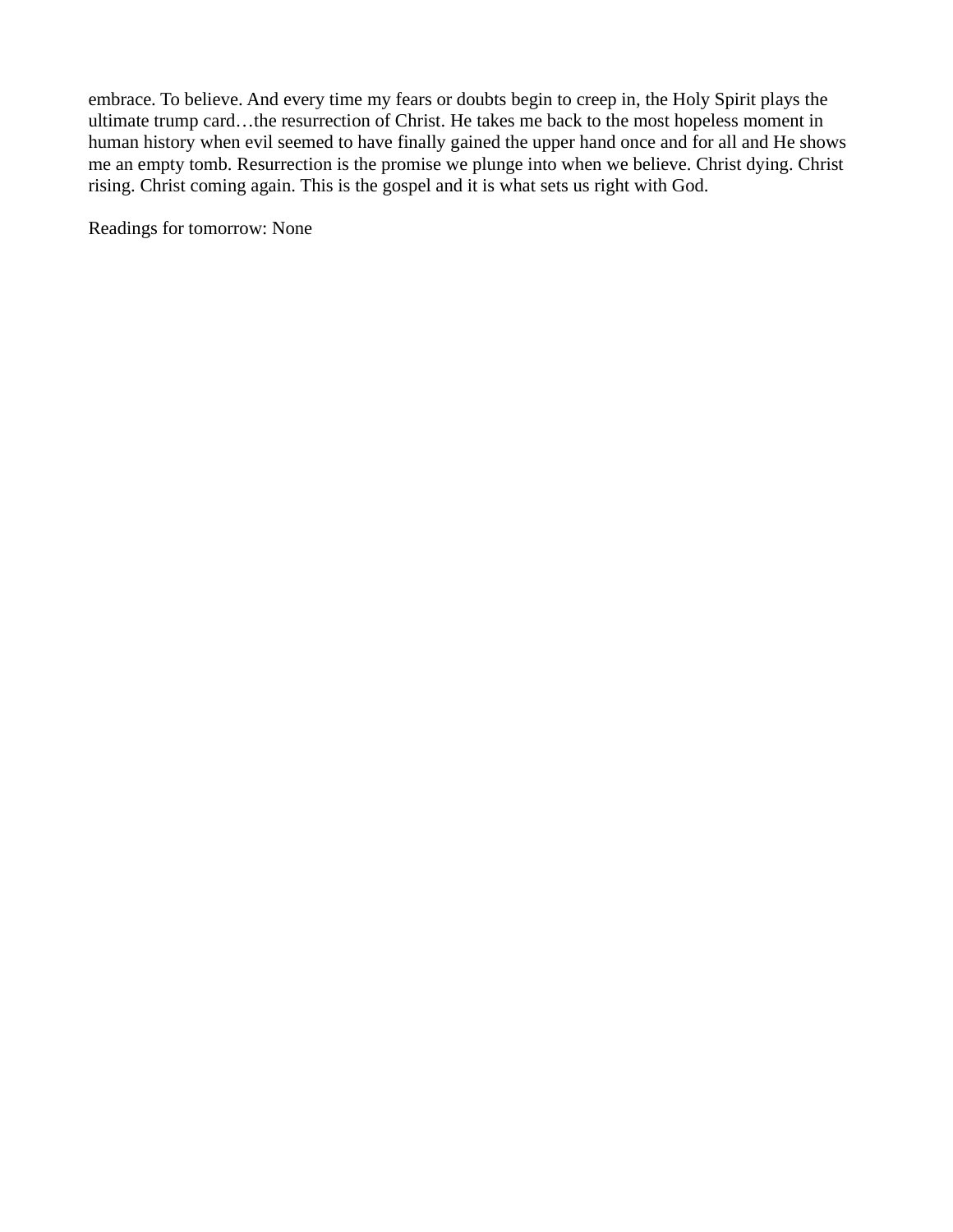## August 9, 2021 Escaping Envy

<span id="page-11-0"></span>Readings for toda[y: Psalms 73-74, Romans 5](https://www.biblegateway.com/passage/?search=Psalms+73-74%2C+Romans+5&version=ESV)

"Envy rots the bones." Ever heard that phrase? It comes right out of Scripture. Proverbs 14:30 if you want to look it up. It's a great image. For me, it brings to mind an old oak tree I once saw when we lived in Alabama. Huge. Majestic. Beautiful. Branches reaching to the sky. Sadly, it was rotten at the core so when a hurricane blew through, it fell over, leaving destruction in it's wake. This is what envy does to us and I have to confess I too often fall into its trap. I envy those who have more success than I do. I envy those who have more of a platform than I do. I envy those who have more wealth than I do. And I especially envy the wicked who seem to get ahead. I don't know why. I don't understand. I cannot fathom why God allows them to prosper.

As I've grown spiritually, I've learned to deal with my envy. At first, I tried to ignore the thoughts when they came. Refuse to entertain them in my head. Resist the urge to give them a foothold in my heart. But I failed. The thoughts were too persistent. The attacks too relentless. Ultimately my selfdiscipline failed and they would find a way in. Then I sought to do battle with them. I memorized Scripture. I prayed every time the envious feelings would enter my heart. I tried to take authority over them and cast them out in the name of Jesus. But again I failed. The thoughts were too strong for me to resist. Finally, I stumbled upon the prescription offered by the Psalmist in our reading for today.

"But when I thought how to understand (my envy of the wicked), it seemed to me a wearisome task, until I went into the sanctuary of God; then I discerned their end. Truly you set them in slippery places; you make them fall to ruin. How they are destroyed in a moment, swept away utterly by terrors! Like a dream when one awakes, O Lord, when you rouse yourself, you despise them as phantoms. When my soul was embittered, when I was pricked in heart, I was brutish and ignorant; I was like a beast toward you. Nevertheless, I am continually with you; you hold my right hand. You guide me with your counsel, and afterward you will receive me to glory. Whom have I in heaven but you? And there is nothing on earth that I desire besides you. My flesh and my heart may fail, but God is the strength of my heart and my portion forever. For behold, those who are far from you shall perish; you put an end to everyone who is unfaithful to you. But for me it is good to be near God; I have made the Lord God my refuge, that I may tell of all your works." (Psalm 73:16-28)

The root of envy is greed. Covetousness. My insatiable appetite for more. Why do I envy the wealthy? Because deep down, I want what they have. Why do I envy the successful? Because deep down, I believe I am better than them. Why do I envy the wicked who get ahead? Because deep down I believe I am more righteous and therefore deserve more of God's material blessings. You see my problem? When I give envy a foothold, my soul becomes embittered. When my soul becomes embittered, I become brutish and ignorant and like a beast enslaved to my sinful instincts and desires. How do I dislodge envy from my soul? I look to Christ. I find my deepest satisfaction in Him alone. "Whom have I in heaven but you? There is nothing on earth I desire besides You. My flesh and heart may fail - and in fact often do! - but God is the strength of my heart and my portion forever." When I make Christ my supreme treasure, everything I might be tempted to envy in this world fades into the background. It loses its hold on my life. The temptation is robbed of its power.

All of us fall into the trap of envy. All of us tend to play the comparison game. We look at our neighbors and we envy what they have. We look at our boss and we envy their position. We look at those who are getting ahead and we envy their success. We look at other people at church who seem to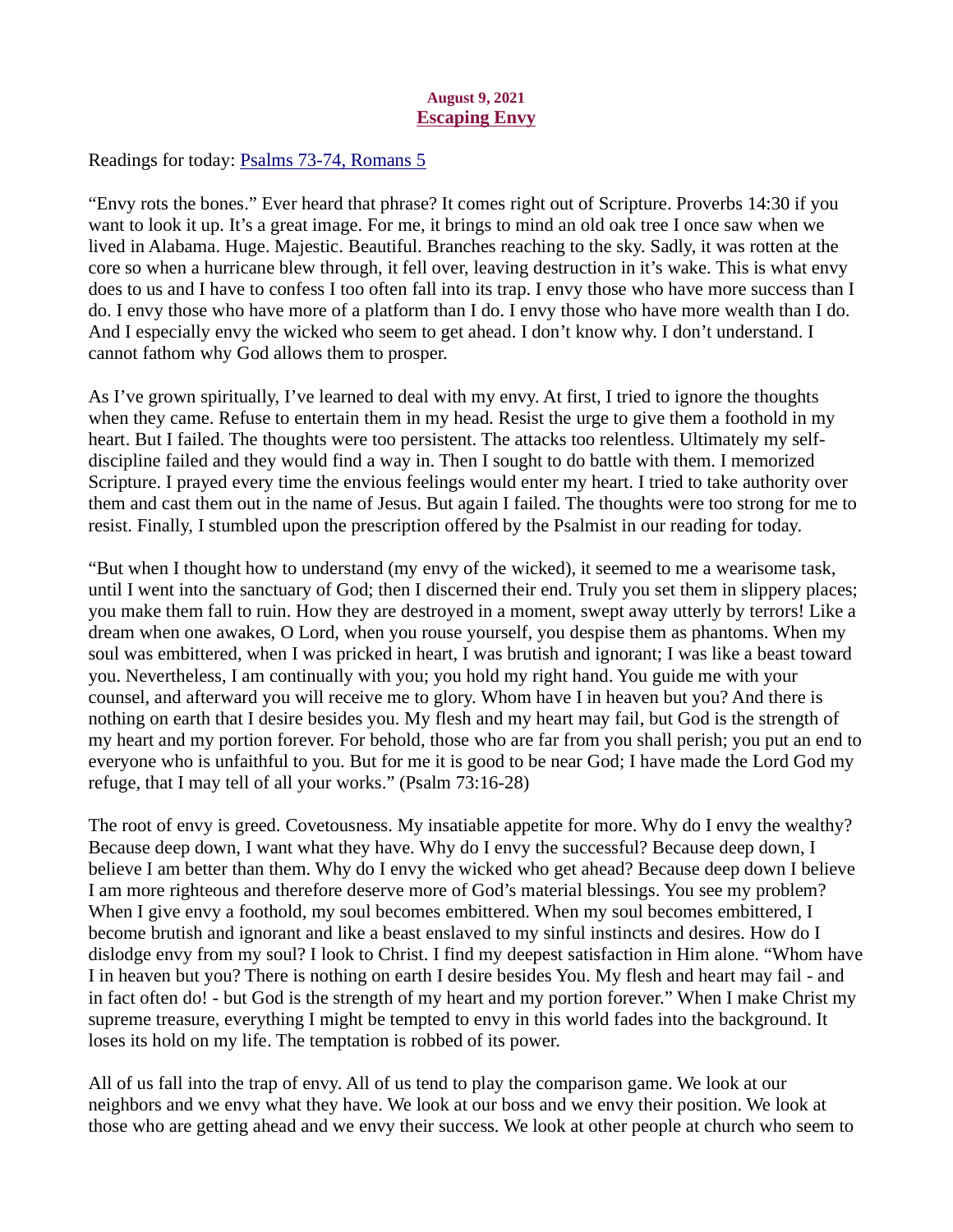have it altogether and we envy their lives. We look at social media and we envy the highlight reel our friends and family post. The only way to escape this trap is to look to Christ. To fix our eyes on Jesus. To find our only comfort, our only peace, our only hope in His life, death, and resurrection.

Readings for tomorrow: Psalms 75-76, Romans 6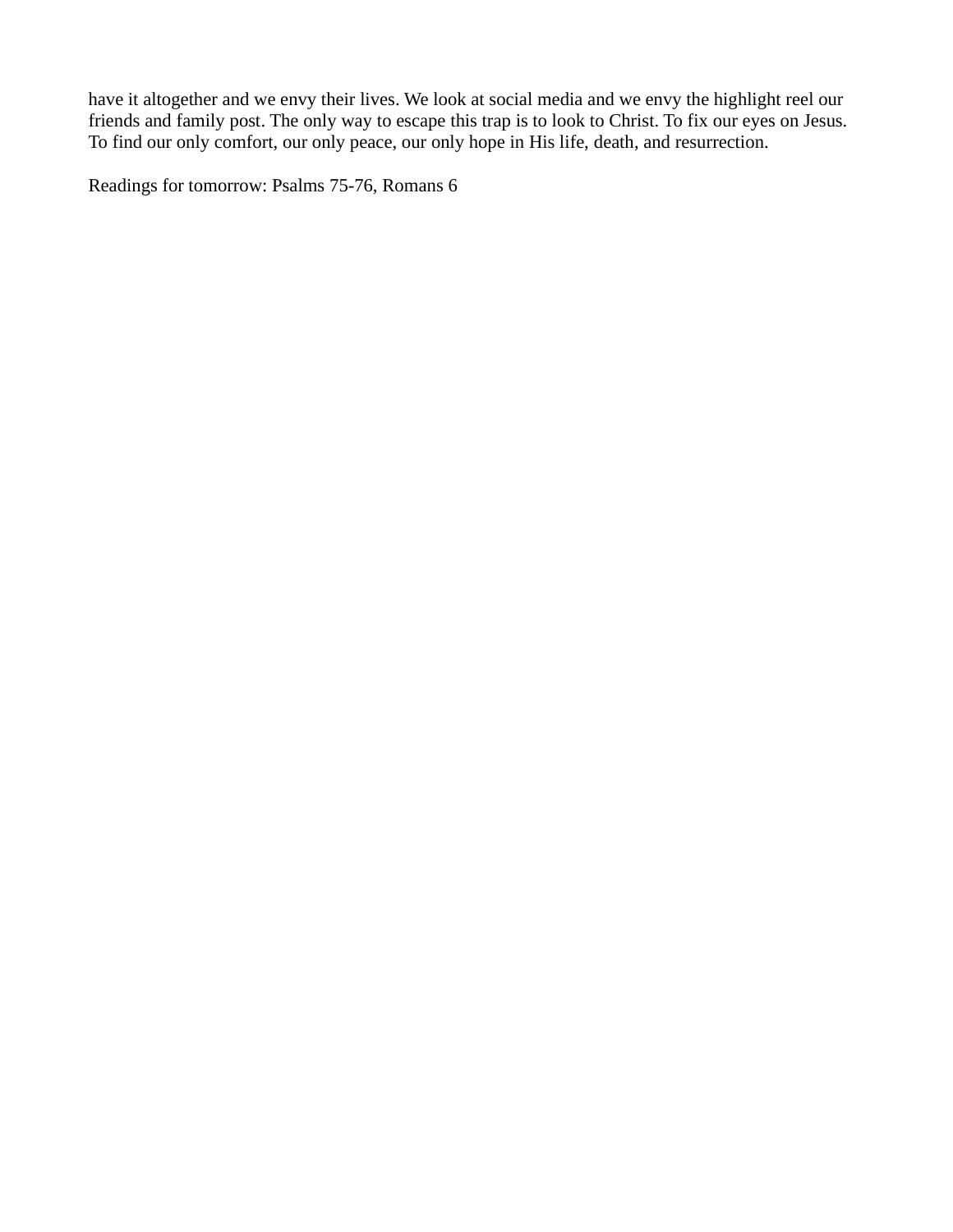#### August 10, 2021 **Repentance**

<span id="page-13-0"></span>Readings for today[: Psalms 75-76, Romans 6](https://www.biblegateway.com/passage/?search=Psalms+75-76%2C+Romans+6&version=ESV)

Boil everything down. Reduce all the problems in our world and all the problems in our lives to their root and you will find sin. Human sin is the most pervasive, corrupting force in the universe. It tears at the fabric of our lives. It weakens the bonds we have with God, with each other, and with the world around us. It isolates and alienates and incites chaos at every turn. The Bible teaches there is only one prescription for human sin and that is repentance. It is the intentional turning away from sin and turning towards Christ. Listen to how the Apostle Paul puts it in Romans 6…

"Let not sin therefore reign in your mortal body, to make you obey its passions. Do not present your members to sin as instruments for unrighteousness, but present yourselves to God as those who have been brought from death to life, and your members to God as instruments for righteousness. For sin will have no dominion over you, since you are not under law but under grace." (Romans 6:12-14)

Repentance is more than feeling sorry for ourselves. It's more than feeling guilt or remorse over what we have done. It is a decision to make a 180 degree turn in life and go in a different direction. I love the phrase Paul uses here…"present yourself." Do not present yourselves to sin and allow it to use you as an instrument of unrighteousness. In other words, don't show up at sin's doorway looking for work. Don't clock in. Don't give sin your precious time or talent or treasure. Don't give sin a foothold in your life. Instead, present yourself every day to God. Show up in His throne room each morning and let Him give you your marching orders for the day. Intentionally place yourself at His disposal and give Him permission to use you for His purposes.

Far too often, we make the mistake of thinking repentance is simply about what we have to give up. We think of it solely in terms of what we have to sacrifice. But that's not the whole picture. Repentance is not just about what we have to give up but also what we do to fill up. I love the story Jesus tells in the gospels about the man who's been possessed by demons. He tells His disciples it's not enough to simply cast the demons out of the man's life. It's not enough for the man to even work hard to clean up his life. He has to fill himself up with something lest the demons return, find the "house" still empty, and take back over. True repentance involves both a "turning from" and a "turning to" if it is to be real and effective.

Repentance is one of the key marks of discipleship for a Christian. It's not something we ever grow beyond or graduate from so where do you need to repent in your life today? What attitudes, thoughts, feelings, or actions do you need to turn away from as you turn towards Christ? How are you intentionally yourself before God today and giving Him permission to use you as an instrument of righteousness in our world?

Readings for tomorrow: Psalm 77-79, Romans 7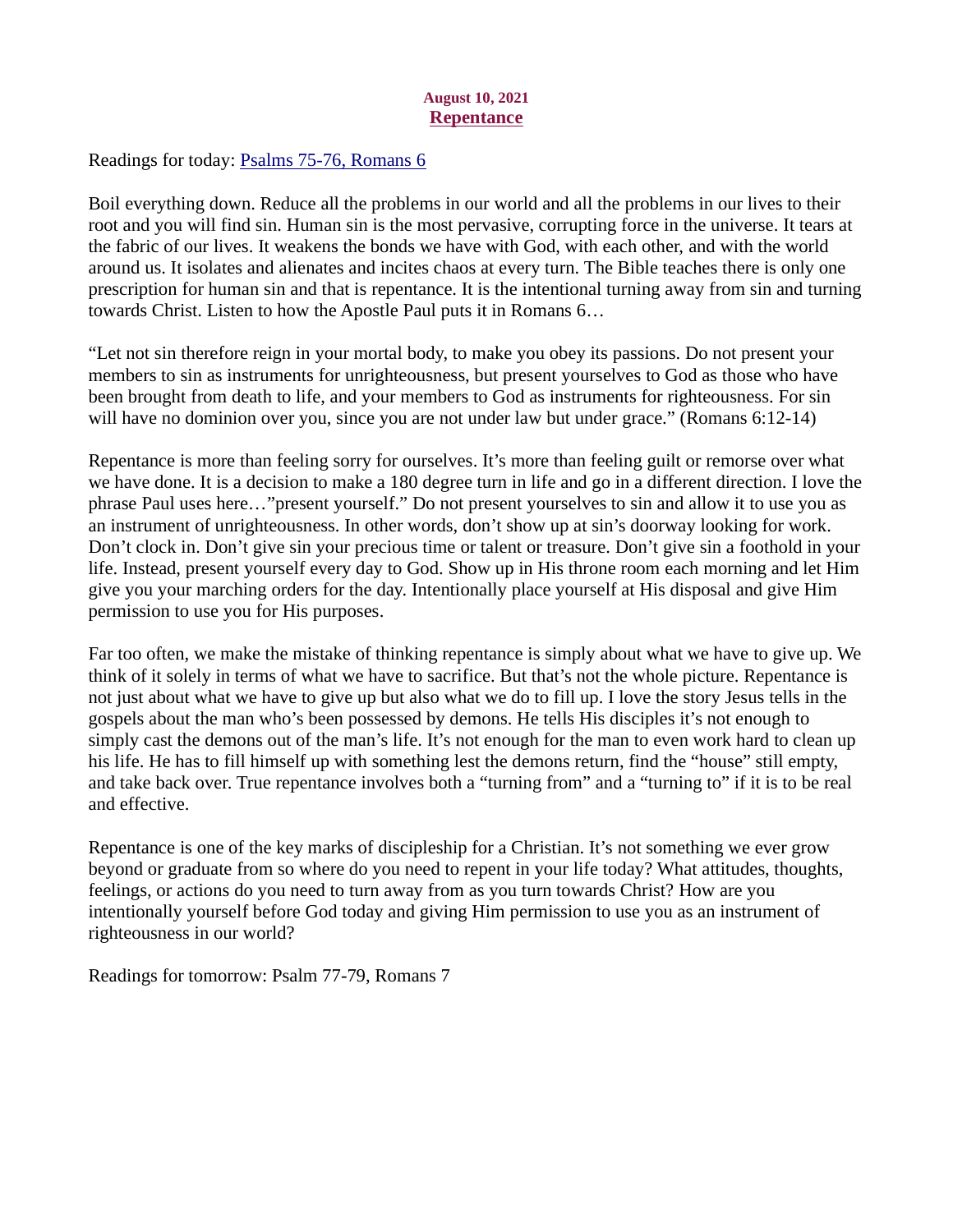## August 11, 2021 The Wonders of God

<span id="page-14-0"></span>Readings for today: **Psalm 77-79, Romans 7** 

One of the things I love most about the Bible is how it never runs from the ugly reality of human sin. It never whitewashes human history. It never attempts the paint the people of God in any kind of overly positive light. It simply tells the honest story of our successes and failures and frames them all in light of the faithfulness of God.

Take Psalm 78 for example. I love how the Psalmist begins in verse 1-4…"Give ear, O my people, to my teaching; incline your ears to the words of my mouth! I will open my mouth in a parable; I will utter dark sayings from of old, things that we have heard and known, that our fathers have told us. We will not hide them from their children, but tell to the coming generation the glorious deeds of the Lord, and his might, and the wonders that he has done." If you're reading this for the first time, you might find yourself a little confused. The Psalmist is going to utter "dark sayings from of old", stories that his ancestors have passed down, tales that might otherwise be kept from children and yet these same stories will declare to the coming generation "the glorious deeds of the Lord?" This doesn't make much sense to our 21st century, American Christian ears.

Things get only more confusing as we read the rest of the Psalm. In brief, it recounts all the ways the people of God have failed. All the ways they've sinned and fallen short of God's glory. All the times they faced judgment for their disobedience.

"They did not keep God's covenant, but refused to walk according to his law. They forgot his works and the wonders that he had shown them." (Psalm 78:10-11)

"Yet they sinned still more against him, rebelling against the Most High in the desert." (Psalm 78:17)

"They tested God again and again and provoked the Holy One of Israel." (Psalm 78:41)

"They provoked him to anger with their high places; they moved him to jealousy with their idols." (Psalm 78:58)

One would think they would suffer terrible judgment for their sin. One would think they would rightfully earn death for the ways they abandoned God and His Law. One would think God's justice would demand an account and they would be wiped from the face of the earth. Their destruction becoming a byword and warning to all who would hear. But that's not what happens. Amazingly enough, God meets their sin with grace. Meets their crimes with pardon. Meets their transgressions with mercy.

"In the sight of their fathers he performed wonders in the land of Egypt, in the fields of Zoan. He divided the sea and let them pass through it, and made the waters stand like a heap. In the daytime he led them with a cloud, and all the night with a fiery light. He split rocks in the wilderness and gave them drink abundantly as from the deep. He made streams come out of the rock and caused waters to flow down like rivers." (Psalm 78:12-16)

"He commanded the skies above and opened the doors of heaven, and he rained down on them manna to eat and gave them the grain of heaven. Man ate of the bread of the angels; he sent them food in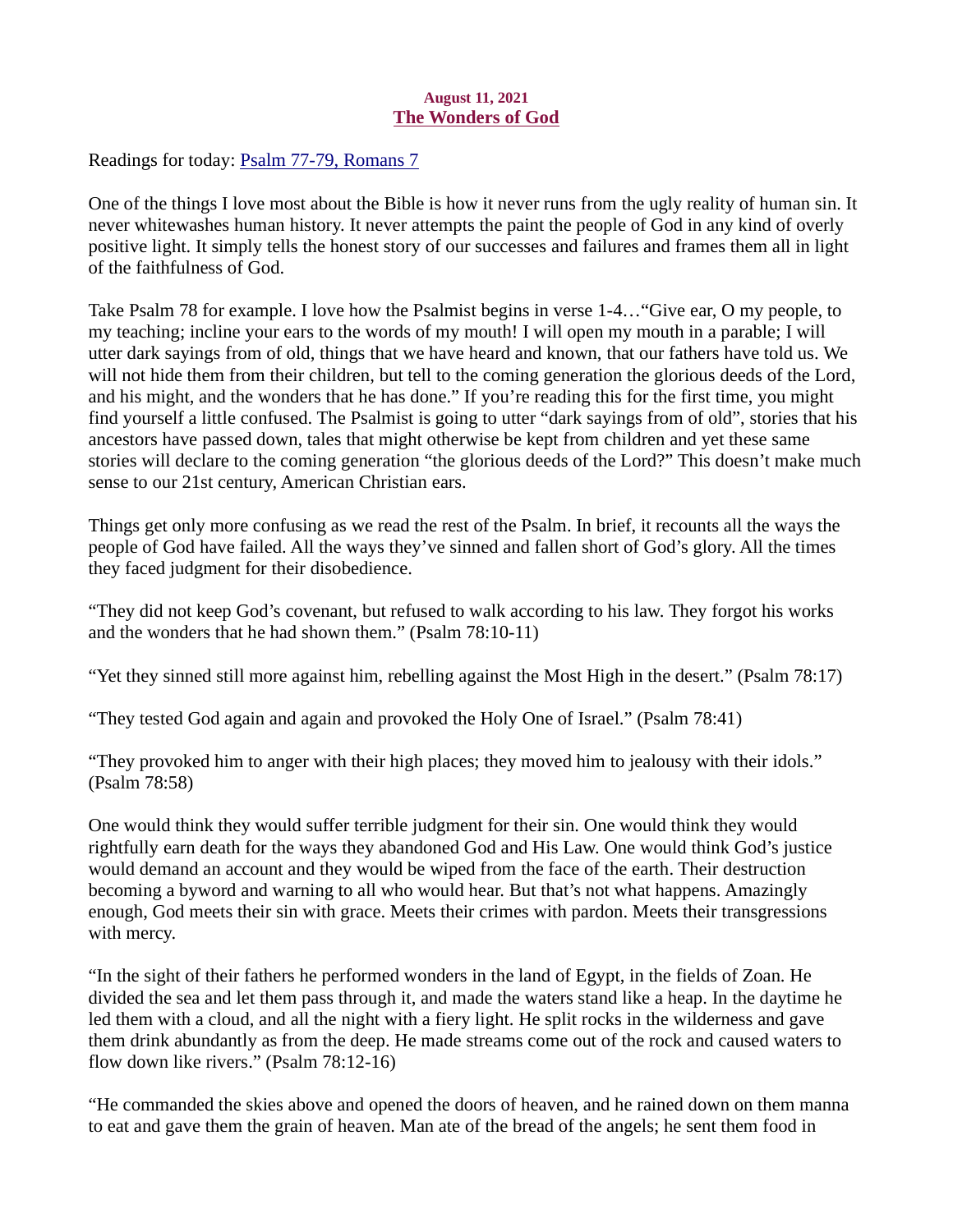abundance. He caused the east wind to blow in the heavens, and by his power he led out the south wind; he rained meat on them like dust, winged birds like the sand of the seas; And they ate and were well filled, for he gave them what they craved." (Psalm 78:23-27, 29)

"He, being compassionate, atoned for their iniquity and did not destroy them; he restrained his anger often and did not stir up all his wrath. He remembered that they were but flesh, a wind that passes and comes not again." (Psalm 78:38-39)

"He led out his people like sheep and guided them in the wilderness like a flock. He led them in safety, so that they were not afraid, but the sea overwhelmed their enemies. And he brought them to his holy land, to the mountain which his right hand had won. He drove out nations before them; he apportioned them for a possession and settled the tribes of Israel in their tents." (Psalm 78:52-55)

"He chose David his servant and took him from the sheepfolds; from following the nursing ewes he brought him to shepherd Jacob his people, Israel his inheritance. With upright heart he shepherded them and guided them with his skillful hand." (Psalm 78:70-72)

It's an amazing read when we stop to think about it. It declares the goodness and graciousness of God's character. It reminds us that though God will by no means pardon the guilty, His steadfast love will endure for a thousand generations. Most of all, this Psalm foreshadows the cross. It points forward to that unique event in human history where the overwhelming weight of human sin was carried on the shoulders of the Son of God. As He hung there between heaven and earth making atonement for all we had done and yet will do, the depth of our evil and suffering and sin was met by the wonder and glory of something even deeper still…God's grace. Friends, the greatest miracle God has ever performed was our salvation.

Readings for tomorrow: Psalms 80-84, Romans 8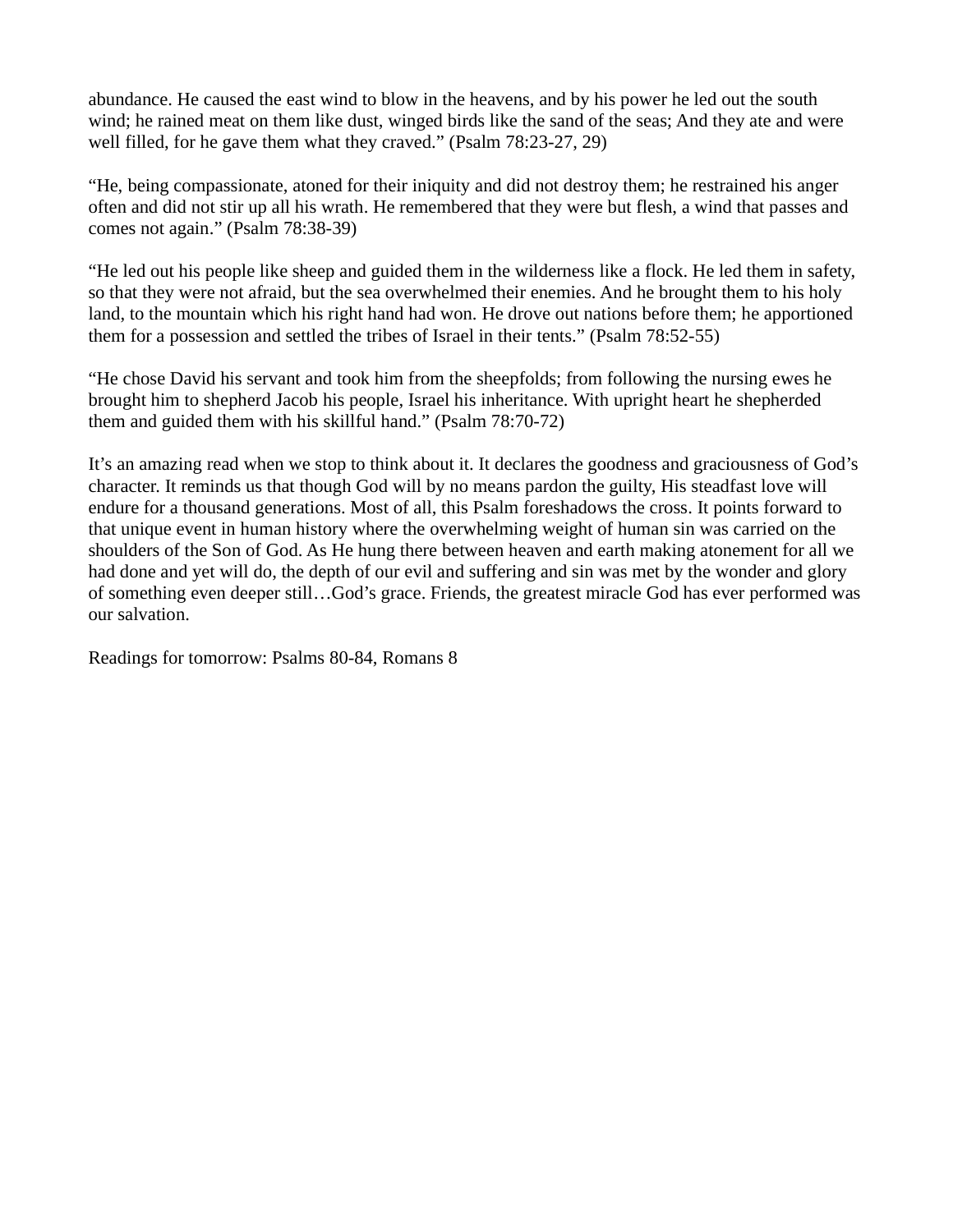## August 12, 2021 Redemptive Suffering

<span id="page-16-0"></span>Readings for today: [Psalms 80-84, Romans 8](https://www.biblegateway.com/passage/?search=Psalms+80-84%2C+Romans+8&version=ESV)

"The Spirit himself bears witness with our spirit that we are children of God, and if children, then heirs —heirs of God and fellow heirs with Christ, provided we suffer with him in order that we may also be glorified with him." (Romans 8:16-17)

What if I told you suffering was an essential part of the Christian life? Would it make you think twice about following Jesus? Would it cause you to re-evaluate what you believe? One of the great heresies of our time is prosperity preaching. It's the idea that if you are faithful enough. If you are obedient enough. You will be blessed. God will grant you your heart's desire. You will be wealthy. You will be healthy and strong. You will be successful. The television airways are filled with these messages. Prosperity preachers putting on a show and making bargains on your behalf with God. Implicitly or explicitly, they tie suffering to sin. They believe pain is a result of disobedience. They argue poverty and sickness is a result of a lack of faith. Such nonsense!

Paul makes it clear that those who follow Christ will share in His sufferings. Not because we seek suffering out. Not because Jesus demands His followers live in constant pain or poverty. But simply because the lives we lead put us at odds with the world around us. Our faith makes us aliens and strangers in our culture. It sets us apart. Makes us a target. Why? Because we serve a heavenly King. We belong to a heavenly Kingdom. Our primary allegiance is not to any earthly king or country. Not to flag or nation. Not to tribe or family. But to God Himself. By faith, we are adopted as His sons and daughters. By faith, we become part of His family. By faith, our citizenship is transferred from the kingdom of darkness into the kingdom of light.

Jesus suffered. Jesus endured incredible pain. Jesus was tortured, falsely accused, and executed by the State because he posed a threat. His message subverted the kingdoms of this world. His preaching confronted the religious leaders of His day. He called them to repent. He called them to confess. He called them to lay down their wealth and power and position and authority for the sake of others. He called them to give their very lives away for the sake of the impure, unholy, rejected, and outcast. He upended social conventions. He tore down cultural taboos. Even the laws of nature obeyed Him! Disease disappeared. Demons were cast out. Death itself defeated. Watching Jesus work must have been awesome and frightening all at the same time.

Jesus followers - the people known as Christians - are called to the same way of life. Paul reminds us the suffering we endure for our faith is actually what makes us co-heirs with Christ! And we are not alone. All of creation suffers along with us under the curse of sin. Every single human being struggles under the weight of sin. The difference is that those who follow Christ have hope. We have the hope of an eternal life waiting for us when Christ returns to claim His own. On that great day, our adoption will be complete. Our sufferings will come to an end. Every tear will be wiped away. Every hurt healed. Every pain redressed. Every injustice set right. This is why our present sufferings aren't worth comparing to the glory that will one day be revealed in us!

Readings for tomorrow: Psalms 85-87, Romans 9:1-10:4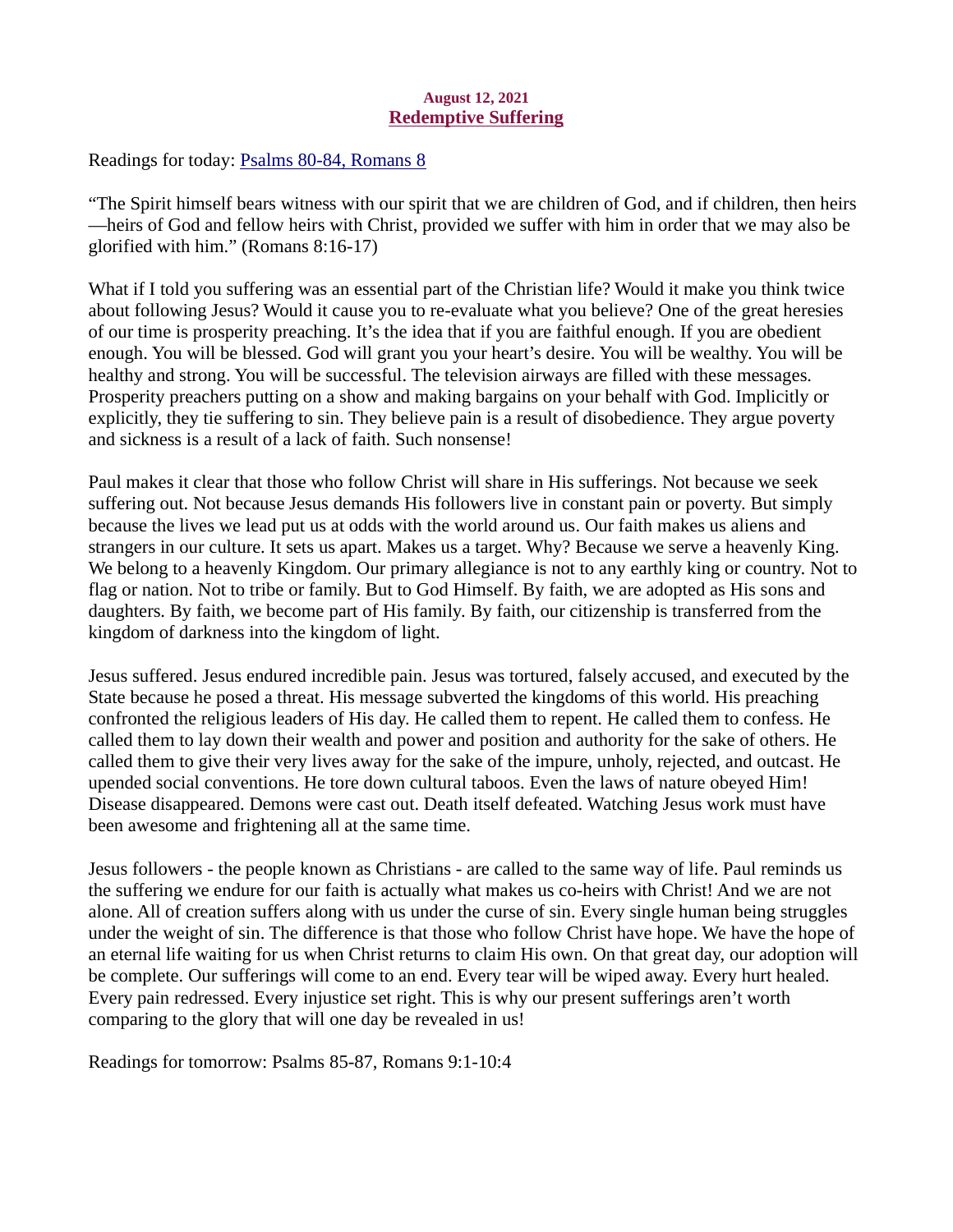#### August 13, 2021 The Challenge of Election

## <span id="page-17-0"></span>Readings for today[: Psalms 85-87, Romans 9:1-10:4](https://www.biblegateway.com/passage/?search=Psalms+85-87%2C+Romans+9%3A1-10%3A4&version=ESV)

Today's reading is a challenging one. Paul is asking deep questions about the promises and purposes of God. So much of which is shrouded in mystery. So much of which we will never know this side of heaven. Has the Word of God failed? Is God unjust? How can God fault those whom He has not chosen? These questions are important. It is vital to wrestle with them honestly and vulnerably. True faith welcomes such challenges and doesn't settle for easy answers.

To begin, we must check our assumptions at the door. There are no standards of justice outside of God. God is not answerable to any human legal code nor does He subject Himself to human notions of universal fairness. God is the Potter. We are the clay. This fundamental principle undergirds everything Paul will say in these few chapters. The baseline for this discussion begins with God being God and human beings being human beings. The Creator is not the same as His creation. The creation is not the same as its Creator. There is a massive, ontological distinction between the two that must be maintained if we are to find our way through this quandary.

Second, because God is God, He has every right to exercise His sovereign choice over all He has made. He chose Abraham and Sarah out of all the families on the face of the earth. He chose Jacob over Esau before they were born. He chose Israel over Egypt. Moses over Pharaoh. The full witness of Scripture makes it clear that God freely chooses some vessels for honor and some for dishonor. Scripture makes it clear that God endures with patience "vessels of wrath prepared for destruction" so that He might "make known the riches of glory for His vessels of mercy." Over and over again, we see this played out in the Old Testament. There is simply no other way to honestly interpret it.

Third, what are we then to make of what's happening with Israel? God's elect? God's chosen? "To them belong the adoption, the glory, the covenants, the giving of the law, the worship, and the promises. To them belong the patriarchs, and from their race, according to the flesh, is the Christ, who is God over all..." (Romans 9:4-5) Furthermore, what are we to make of the Gentiles? God's non-elect? The pagans who've rejected God all their lives? Though they have not pursued righteousness somehow they attained it by faith! Does this mean God's elect have been rejected? By no means! "For not all who are descended from Israel belong to Israel, and not all are children of Abraham because they are his offspring..." (Romans 9:6-7) So ethnicity no longer serves as a determining factor when it comes to membership in God's covenant community. What matters is faith and God has maintained a remnant of which the Apostle Paul is one - who have been saved by grace.

Fourth, what should we conclude from Paul's words? God isn't done! God's plan for Israel is not yet complete! The Gentiles who have been grafted into God's family should not become prideful or take God's grace for granted for as Paul will say in just a couple of chapters, "Remember it is not you who supports the root but the root that supports you." (Romans 11:18) Instead, the Gentiles should wait and pray for the day when the partial hardening on Israel is softened because the full number of Gentiles have finally come in and God saves all of Israel.

How will this happen? Paul has no idea. He simply knows God is faithful. He will never abandon His people. His love is steadfast, loyal, and true. So at the end of all this deep wrestling there can only be an exclamation of praise. God is God. We are not. Thanks be to God!

Readings for tomorrow: Psalms 88-89, Romans 10:5-21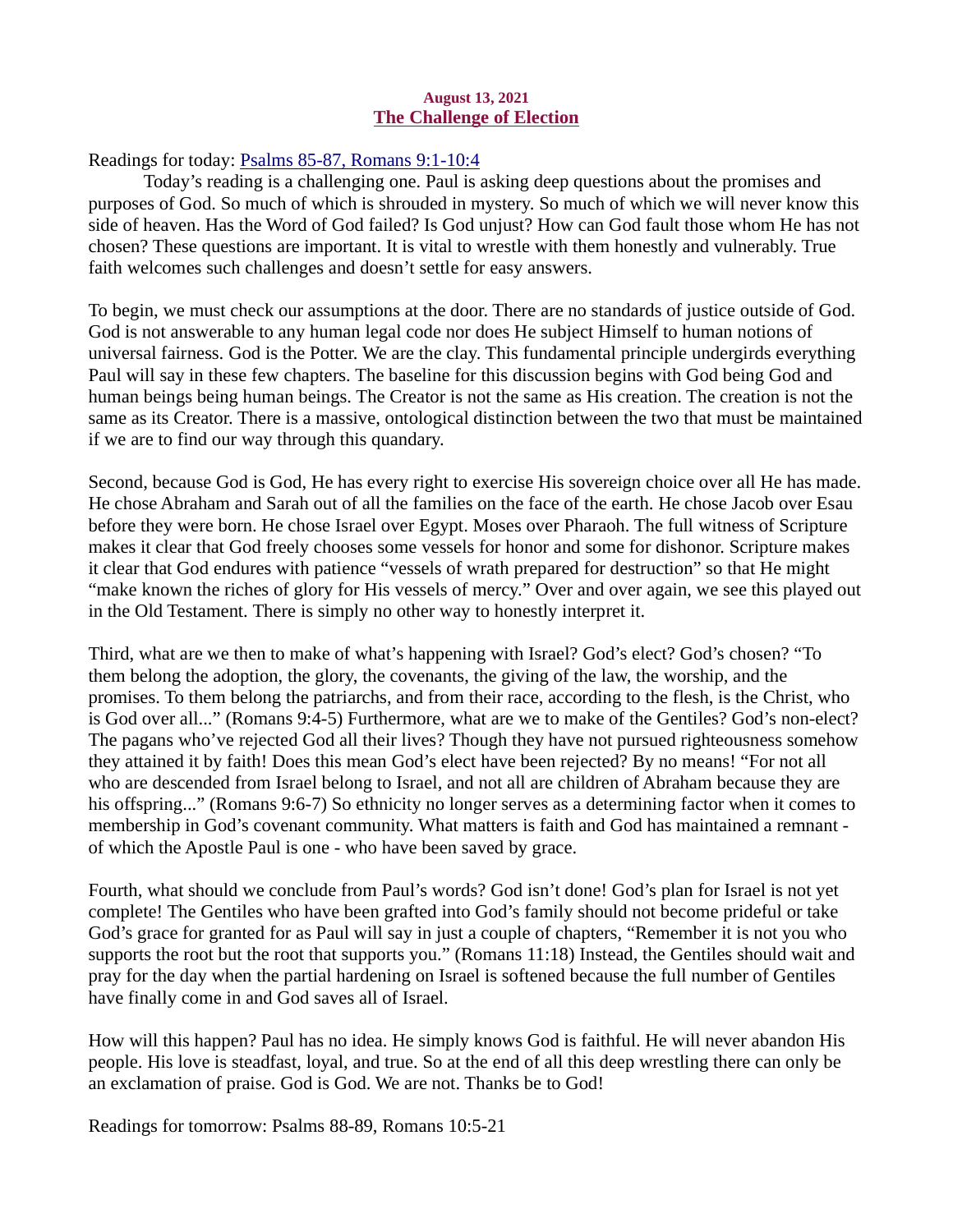## August 14, 2021 Foundations of God's Throne

<span id="page-18-0"></span>Readings for today[: Psalms 88-89, Romans 10:5-21](https://www.biblegateway.com/passage/?search=Psalms+88-89%2C+Romans+10%3A5-21&version=ESV)

"Righteousness and justice are the foundation of your throne; steadfast love and faithfulness go before you." (Psalm 89:14)

It is tempting when we look at the growing chaos of the world around us to give into fear and anxiety. To get stuck in the mire of sadness and deep grief. If you are like me, your heart breaks for the brokenness and the broken people of this world. In recent days, the Taliban have almost retaken all the territory they lost in Afghanistan. I cannot imagine what it must feel like to be a woman or a Christian or even a moderate Muslim over there right now. The crisis at the southern border of the United States only deepens as thousands seek asylum from the violence and life-threatening poverty of their home countries in Latin and South America. Police officers are being targeted on a daily basis in some of our larger cities as violent crime increases. Ethnic and sexual minorities still feel the burden of discrimination in far too many places here at home and around the world. The Delta variant has rolled back much of the progress we made in dealing with the pandemic this past spring. Many of our children and teachers are facing the monumental challenge of making up for lost ground from the last year. It's overwhelming to think about and there are few hopeful signs on the horizon. Why do such things happen? Why does humanity's inhumanity seem set to play on an endless loop?

The Bible's answer is clear. We have abandoned God. The only source of true life and light and love in this world. By His command the world was made and all that was in it. By His command human beings were shaped and formed in His image. By His command we were given a mandate to be fruitful and multiply and fill the earth. Exercising dominion in His name. This was the pathway to true progress. This was the road to righteousness. This was the journey to justice. But we abandoned His ways long ago. We chose to blaze our own trail. Build our own road. Cut our own path through the wilderness. And where has that gotten us? A world full of hate and anger and fear. A world full of violence and suffering and pain. A world full of injustice and inequality. We have remade the world in our own broken image and are suffering the consequences of our actions.

God calls us to a different path. The path of righteousness. The path of justice. Psalm 89:14 teaches us that God's throne rests on these two pillars. Righteousness is about our standing before God. Clothed in Christ, we seek to become who we already are in Him. We follow His commands. We conform our hearts and minds to His example. We speak His truth. We live for His glory. We surrender all that we have and all that we are to Him. Justice is about the systems and structures we live under. Government. Business. Education. Media. Arts. Church. Family. These are by definition unjust because they are human creations and each generation must engage in the work to align them and re-align them with God's Kingdom. When righteous people are engaged in justice work, the cities and communities in which we live flourish. When unrighteous people engage in unjust work, the cities and communities in which we live burn. This is the power God entrusted to us from the beginning and it is responsibility He has given us as human beings.

The Bible is full of all kinds of wisdom regarding the righteousness and justice of God. All of us should be seeking to become more righteous individually AND all of us should be working for justice systemically and collectively. This unique gift the church offers the world is Jesus. Governments pass laws. Social policy can be re-written and reformed. Law enforcement can enforce a host of new regulations. But none of it will make a bit of difference without the transformation of the human heart. Friends, more than ever, the world needs Jesus. Who are you sharing Him with today?

Readings for tomorrow: None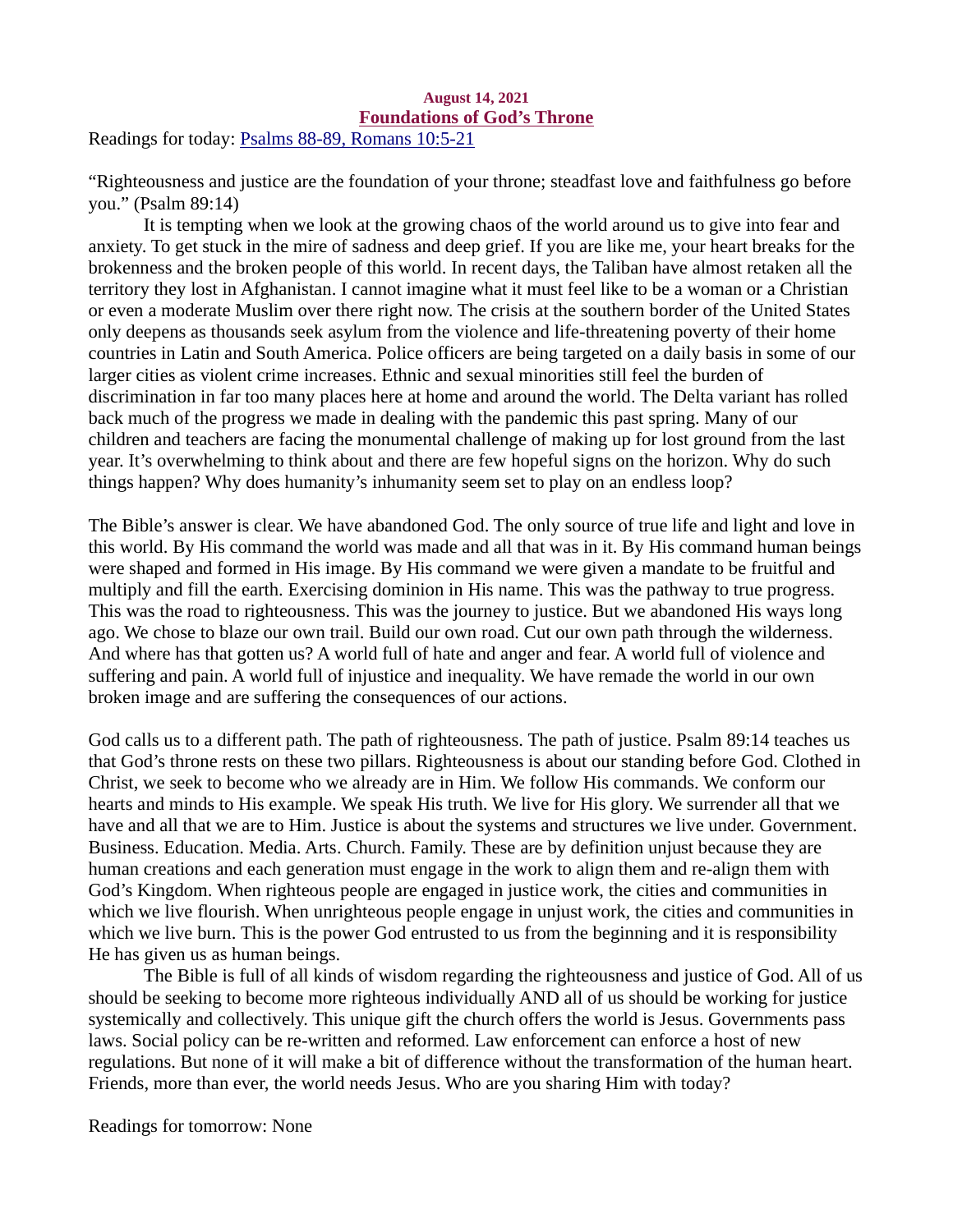#### August 16, 2021 The Gift of the Psalms

<span id="page-19-0"></span>Readings for today[: Psalms 90-95, Romans 11](https://www.biblegateway.com/passage/?search=Psalms+90-95%2C+Romans+11&version=ESV)

Every year as I make my way through the Psalms, I receive a great gift. The Psalmists lift my eyes above the hills. Above the horizons of my own life. Above my sinful tendency to "navel gaze" and focus on my own needs, wants, and desires. They direct me to God. They place Him in full view before me. They confront me with His character. They nourish me on His divine nature. They relentlessly remind me of His goodness and grace. They place words of praise in my mouth and in my heart and mind. They extol God's infinite virtues. Righteousness. Justice. Grace. Mercy. Peace. Power. Love. The list is endless. Consider just a few of the verses we read today…

"Lord, you have been our dwelling place in all generations. Before the mountains were brought forth, or ever you had formed the earth and the world, from everlasting to everlasting you are God."(Psalm 90:1-2)

"I will say to the Lord, "My refuge and my fortress, my God, in whom I trust." Because you have made the Lord your dwelling place— the Most High, who is my refuge— no evil shall be allowed to befall you, no plague come near your tent. For he will command his angels concerning you to guard you in all your ways. "Because he holds fast to me in love, I will deliver him; I will protect him, because he knows my name. When he calls to me, I will answer him; I will be with him in trouble; I will rescue him and honor him. With long life I will satisfy him and show him my salvation." (Psalm 91:2, 9-11, 14-16)

"It is good to give thanks to the Lord, to sing praises to your name, O Most High; to declare your steadfast love in the morning, and your faithfulness by night, to the music of the lute and the harp, to the melody of the lyre. For you, O Lord, have made me glad by your work; at the works of your hands I sing for joy." (Psalm 92:1-4)

"The Lord reigns; he is robed in majesty; the Lord is robed; he has put on strength as his belt. Yes, the world is established; it shall never be moved. Your throne is established from of old; you are from everlasting." (Psalm 93:1-2)

"O Lord, God of vengeance, O God of vengeance, shine forth! Rise up, O judge of the earth; repay to the proud what they deserve!" (Psalm 94:1-2)

"For the Lord is a great God, and a great King above all gods. In his hand are the depths of the earth; the heights of the mountains are his also. The sea is his, for he made it, and his hands formed the dry land. Oh come, let us worship and bow down; let us kneel before the Lord, our Maker!" (Psalm 95:3-6)

Reflecting on these verses is deeply humbling which I believe is the Psalmist's point. As we come face to face with God. As we gaze on Him in the beauty of His Holiness. As we experience the wonder of His love and grace, we should be brought to our knees. The fathomless depth of our sinful condition is revealed. All our secrets laid bare. God is God. We are not. God is good. We are not. God is righteous. We are not. God is faithful. We are not. God is love. We are not. As we come to grips with the utter brokenness of our condition, we are driven to helplessness and despair. We experience godly sorrow over all the ways we fall short of the glory God desires to reveal in us. As we grieve, we are being prepared by God's Spirit for the transforming experience of His grace.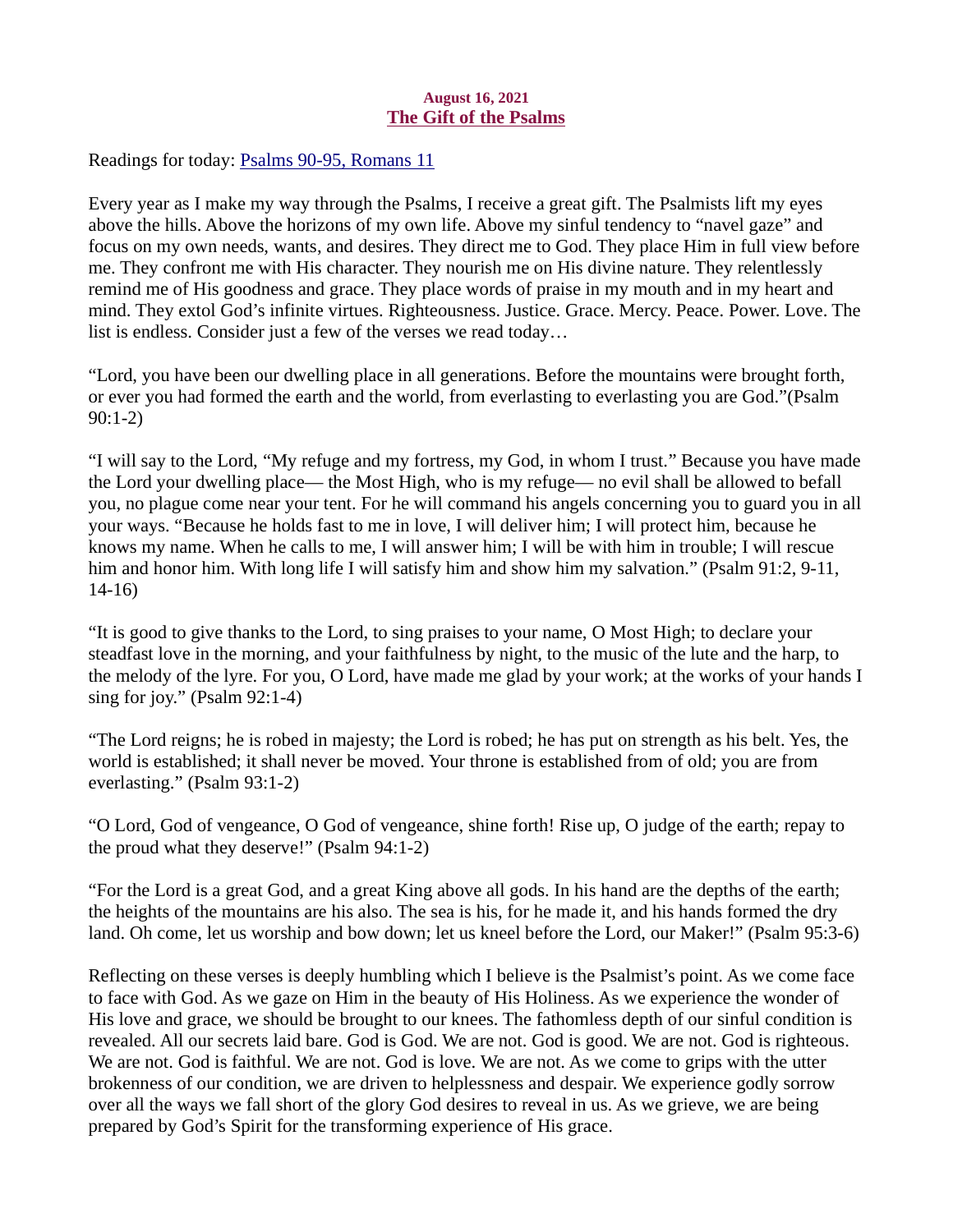The reality is we have to come to the end of ourselves before we will turn to God. We have to be emptied of all our resources, all our strength, all our dependence on self if we are to be filled with God's Spirit. And this is the heart of the gospel. Those who humble themselves will be exalted. The last shall be first. Those who sow generously and sacrificially will reap a harvest of righteousness. Those who lose their lives for Jesus' sake will find them.

Readings for tomorrow: Psalms 96-98, Romans 12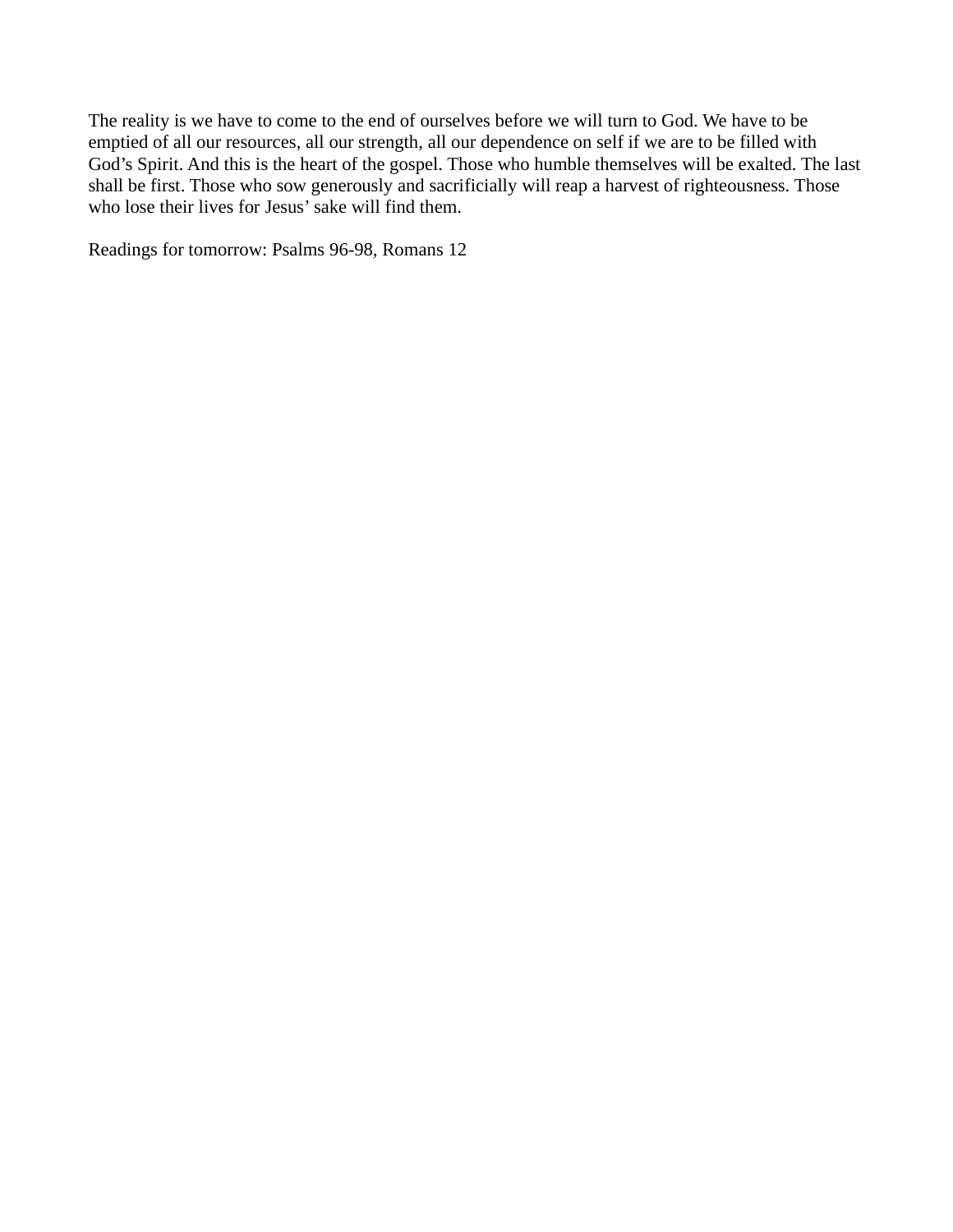# August 17, 2021 Be Transformed

<span id="page-21-0"></span>Readings for today: [Psalms 96-98, Romans 12](https://www.biblegateway.com/passage/?search=Psalms+96-98%2C+Romans+12&version=ESV)

I recently came across this quote from one of my favorite pastors, "I more and more find the precious part of each day to be the thirty or forty minutes I spend each morning before breakfast with the Bible. All the rest of the day I am bombarded with the stories that the world is telling about itself. I am more and more skeptical about these stories. As I take time to immerse myself in the story that the Bible tells, my vision is cleared and I see things in another way. I see the day that lies ahead in its place in God's story." (Lesslie Newbigin) It reminded me of what Paul says in Romans 12 about not being conformed to the patterns of this world but instead be transformed by the renewal of the mind through Spirit.

What does such transformation look like? It looks like the life Paul describes at the end of chapter 12. "Let love be genuine. Abhor what is evil; hold fast to what is good. Love one another with brotherly affection. Outdo one another in showing honor. Do not be slothful in zeal, be fervent in spirit, serve the Lord. Rejoice in hope, be patient in tribulation, be constant in prayer. Contribute to the needs of the saints and seek to show hospitality. Bless those who persecute you; bless and do not curse them. Rejoice with those who rejoice, weep with those who weep. Live in harmony with one another. Do not be haughty, but associate with the lowly. Never be wise in your own sight. Repay no one evil for evil, but give thought to do what is honorable in the sight of all. If possible, so far as it depends on you, live peaceably with all. Beloved, never avenge yourselves, but leave it to the wrath of God, for it is written, "Vengeance is mine, I will repay, says the Lord." To the contrary, "if your enemy is hungry, feed him; if he is thirsty, give him something to drink; for by so doing you will heap burning coals on his head." Do not be overcome by evil, but overcome evil with good." (Romans 12:9-21)

This is the difference Christ makes in a person's life. He changes us from the inside out. He shifts our outlook and understanding of the world. He transforms our thoughts and our attitudes as we surrender more and more of our hearts to Him. Because we are so deeply satisfied in Christ. Because Christ meets our every need. Because Christ is the object of all our devotion and affection, we are set free. Set free to love. Set free to do good. Set free to honor one another. To put one another's needs above our own. We are patient in affliction knowing it is but a season. We are constant in prayer because we know our Father hears our every word. We are set free to be generous because money has no hold on us. We can bless those who attack us or seek to do us harm because Christ Himself is our defense and our reputation is secure in heaven. Christ gives us the confidence to grieve with those who grieve and celebrate the success of others. Because we rest in the forgiveness and grace of Christ, we can extend it out to others which leads to unity and harmony. Humility rather than pride is our constant companion. And we can release the need to get even or get back because we trust in the justice of God.

I get asked all the time, "What makes a Christian different?" Friends, this is it! When Paul talks about not being conformed to the patterns of this world, he means rejecting the way of hate. The way of outrage. The way of selfishness and pride. He means rejecting the ways of sin and evil for the ends never justify the means. He means rejecting any compromise with godlessness and instead living a life of unconditional love and grace. He means laying aside our desire for control. Our desire for power. Our desire for wealth and privilege and position and instead humbling ourselves before God. Christians understand our lives our not our own. We have been bought with a price. We have been purchased by God. We are slaves to Christ. We have no will of our own. No desires of our own. We exist to serve Christ and to bring Him glory. This is our highest calling. Our life's passion. Our greatest priority. And it is the world's most desperate need. Salt and light, friends. This is what you are in Christ. Believe this! And live your life for Him!

Readings for tomorrow: Psalms 99-101, Romans 13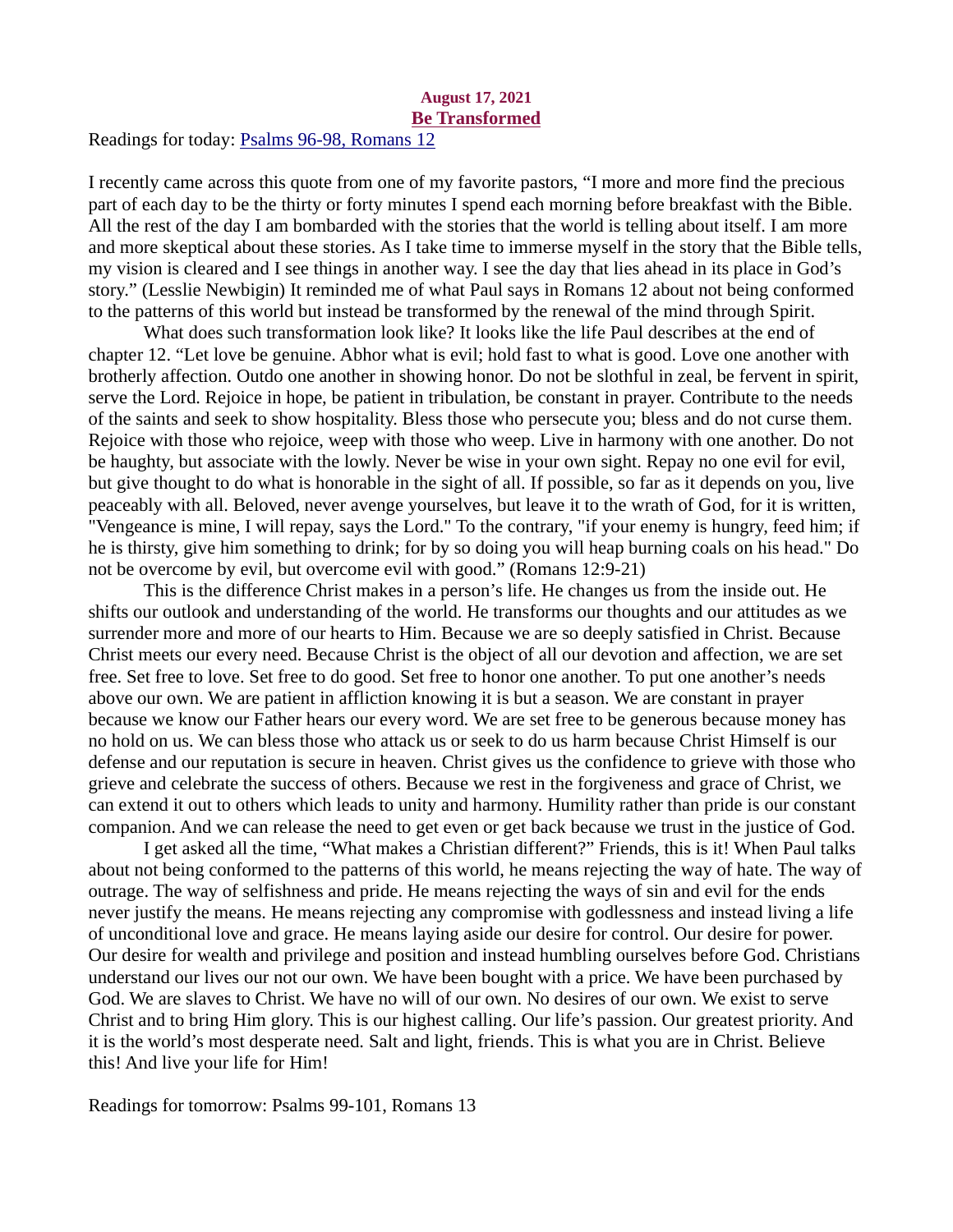## August 19, 2021 My Life is not My Own

<span id="page-22-0"></span>Readings for today[: Psalms 102-104, Romans 14](https://www.biblegateway.com/passage/?search=Psalms+102-104%2C+Romans+14&version=ESV)

"For none of us lives to himself, and none of us dies to himself. For if we live, we live to the Lord, and if we die, we die to the Lord. So then, whether we live or whether we die, we are the Lord's. For to this end Christ died and lived again, that he might be Lord both of the dead and of the living."(Romans 14:7-9)

"My life is not my own." This is one of the most fundamental truths in all of Scripture and yet it is perhaps the most difficult for me to accept. I was born and have been raised in a country founded on the principle of individual freedom. A nation whose founding documents proclaim that we hold certain "truths to be self-evident, that all people are created equal, that they are endowed by their Creator with certain unalienable rights, that among these are Life, Liberty, and the pursuit of Happiness." I have been given incredible opportunities in my lifetime. I've had access to excellent education and healthcare. I have never faced discrimination because of my race, gender, or sexual orientation. I come from a stable family with parents who've been married for over fifty years who taught me the value of hard work, that nothing worth doing is ever easy. In short, everything in my experience reinforces the notion that life is what I make of it. Success or failure are entirely dependent on my hard work. Personal freedom is fundamental and my personal happiness is an inalienable right.

No wonder I struggle to accept the claim Christ places on my life. According to the Bible, I am never truly free. I am either a slave to sin or a slave to Christ. I am either a slave to sin or a slave to righteousness. I am either a slave to the prince of this world or a slave to the King of kings and Lord of lords. In either case, individual freedom is an illusion. It simply is not real. We are influenced far more than we like to admit. Family of origin issues shape how we see the world. Life experience can make us compassionate or cynical. Success or failure to can lift us up or beat us down. Physical limitations, brain chemistry, and the company we keep all make a significant impact on the choices we make on a daily basis. Access to healthcare or education create opportunity as does our economic or social status. And none of these things even begins to touch the basic spiritual reality that the Apostle Paul references here in Romans 14.

Remember Paul is talking to fellow Christians. People who have been bought with a price. Redeemed from this world. Saved from an eternity of judgment, hell, and death. As such, their wants, needs, and desires are submitted to Christ. His will is more important than their own. Following His way and seeking His righteousness becomes far more important than self-fulfillment. They no longer live for themselves. They no longer die for themselves. Through His death and resurrection, Christ has laid claim to their lives. He has purchased them with His own blood. He has ransomed them from slavery and they now owe Him their ultimate allegiance.

When this truth begins to lay hold of you, it changes everything. All of a sudden it hits you that nothing you have is truly yours to own. Not your time. Not your talent. Not your treasure. Not your opportunities. Not your achievements. All of these things are given to you to steward for Christ's glory. All of these things are given to you to put to use for His Kingdom purposes. And a crown of righteousness awaits the one who truly places their life in God's hands.

Readings for tomorrow: Psalms 105-106, Romans 15:1-21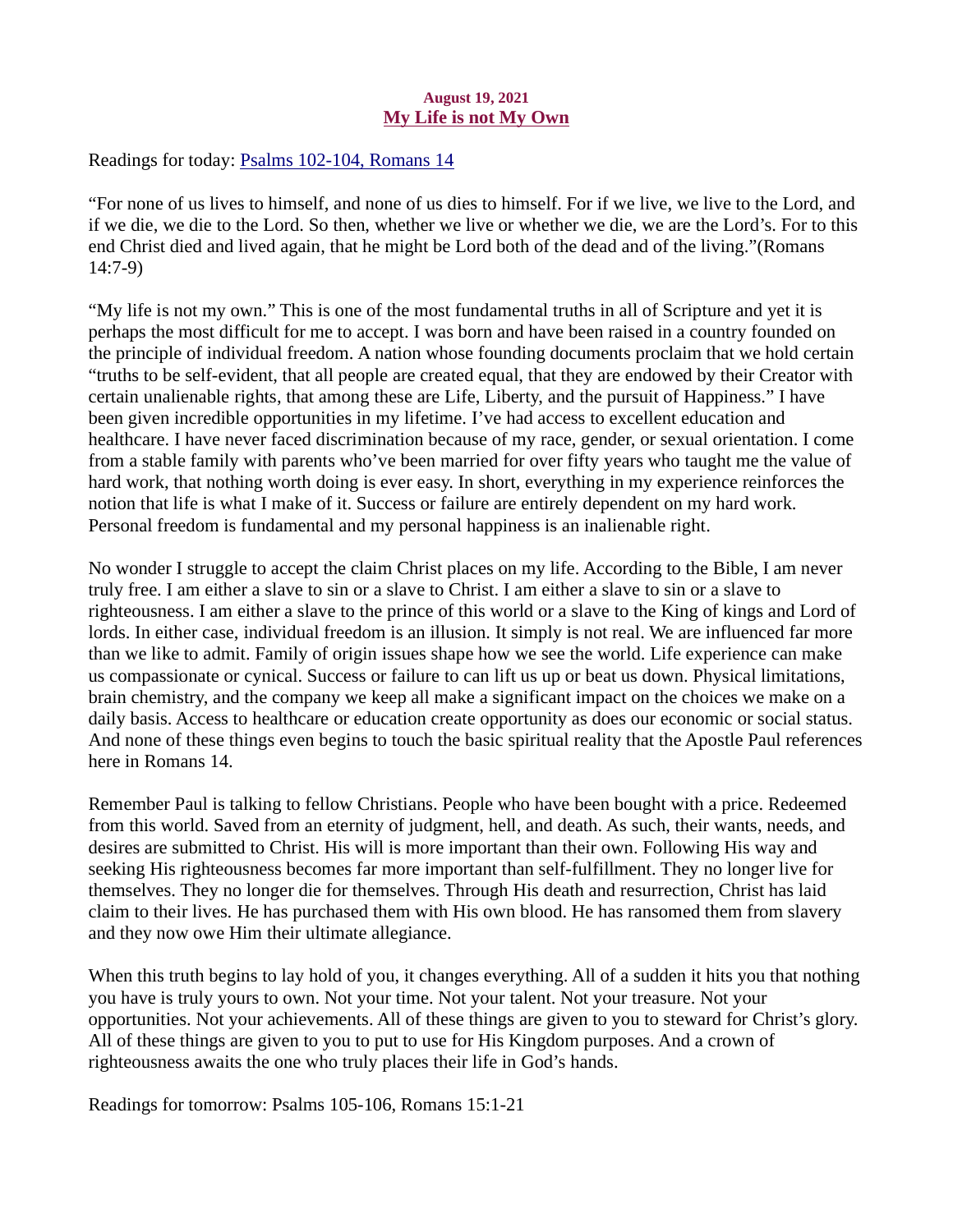## August 20, 2021 Seeking the Good of Others

<span id="page-23-0"></span>Readings for today[: Psalms 105-106, Romans 15:1-21](https://www.biblegateway.com/passage/?search=Psalms+105-106%2C+Romans+15%3A1-21&version=ESV)

"We who are strong have an obligation to bear with the failings of the weak, and not to please ourselves. Let each of us please his neighbor for his good, to build him up. For Christ did not please himself, but as it is written, "The reproaches of those who reproached you fell on me." (Romans 15:1- 3)

Another day. Another Word from the Lord that cuts against the grain. From the moment we wake up until we lay our head down at night, we are inundated with messages that foster a self-centered approach to life. Social media is literally built to reinforce self-absorption. Ads bombard us constantly with promises of self-fulfillment. Leaders from all walks of life - including the church - engage in selfpromotion to increase their platform and spread their message far and wide. In fact, one can make a strong argument that our entire social system is built on a foundation of what famous Scottish moral philosopher, Adam Smith, termed "enlightened self-interest." In his seminal work, The Wealth of Nations, Smith argues it is our individual need to fulfill self-interest that produces societal benefit and this forms the basis of what we now call the free market economy.

Writing in 1776, Smith could not have foreseen the complete breakdown of the moral framework in which he operated. He assumed that everyone shared his Judeo-Christian values which acted as a restraint on self-interest. He knew that the pursuit of self-interest wouldn't produce societal benefit on its own. It required "enlightenment." For Smith, this meant the ability to make short-term sacrifice for long-term benefit. It meant operating on principles of thrift and hard work. It meant holding to roughly the same core moral values which we might now call the inalienable rights of life, liberty, and the pursuit of happiness. Sadly, Smith was mistaken. Enlightened self-interest is not natural for the majority of people. Morality has been relativized. Long-term happiness has been dumped in favor of temporary pleasures. Christendom has broken down and been replaced by unrestrained hedonism.

That's why the words of the Apostle Paul strike so close to home. In many ways, we are fighting some of the same battles he fought. The Roman world was awash with sin. Might made right. Lust was glorified. Power, wealth, and personal pleasure were among the highest goals. Into this world, Paul brings a Word from the Lord. A Word that would have sounded like a clashing gong or crashing cymbal to those who listened. A Word that confronted culture and turned everything upside down. We who are strong have an obligation to bear with the failings of the weak? Are you serious, Paul? The weak have only themselves to blame. The weak don't deserve our help. The weak are a drag on society. Each of us should seek please our neighbor? Put his or her good above our own? Build them up? But if I spend my days doing that, who will take care of me? If I put my neighbors needs above my own, where is my guarantee that they will do the same for me? What happens to me if I pour myself out for those around me and don't get anything in return? Are you crazy?

Even after two thousand years, Paul still sounds a little nuts. You hear it all the time. We have a responsibility to care for the Afghans fleeing their country? We have a responsibility to care for the unvaccinated who contract COVID-19? We have a responsibility to provide social safety nets for the poor and marginalized among us? We need to reform systems and structures to create more opportunity for those who've been historically oppressed? I have to care for my spouse who struggles with addiction? I have to bear with my child who has disrespected me? On and on the list goes. And those are just some of the questions I've had to field in the last week!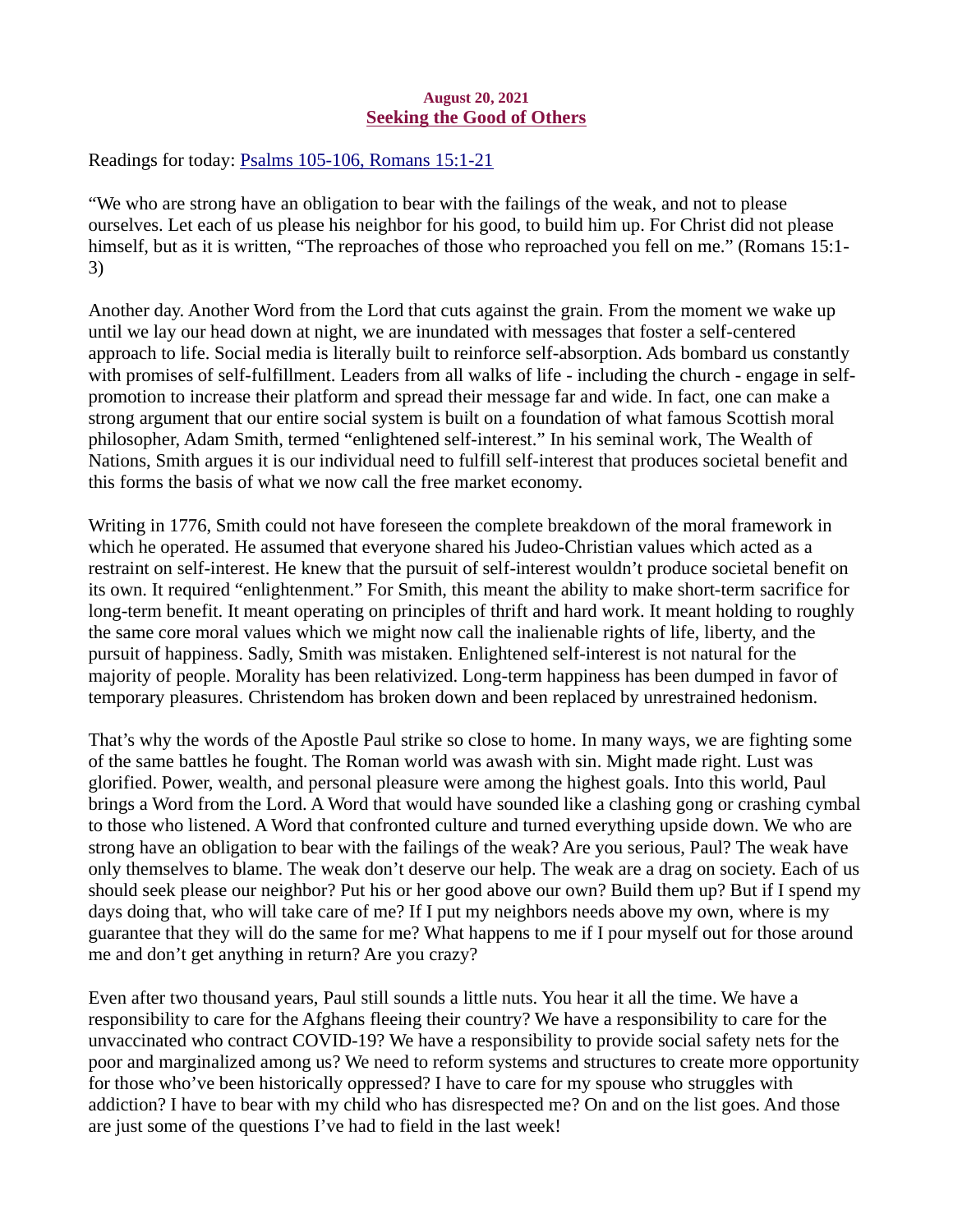Friends, Christ did not come to be served but to serve and to give His life as a ransom for many. Christ did not come to please Himself but to offer Himself as a sacrifice for our sins. Christ did not come promote Himself but instead emptied Himself of all His divine glory in order to die on a cross for us. It is only those who lose their lives for Christ's sake who will find them. Only those who give up their lives for Christ's sake who will gain them in the end. Let the Holy Spirit crucify any selfish ambition or vain conceit within you - no matter how enlightened - so that Christ may reign in your mortal body and you experience the abundant life He promises to those who believe.

Readings for tomorrow: Psalms 107-108, Romans 15:22-33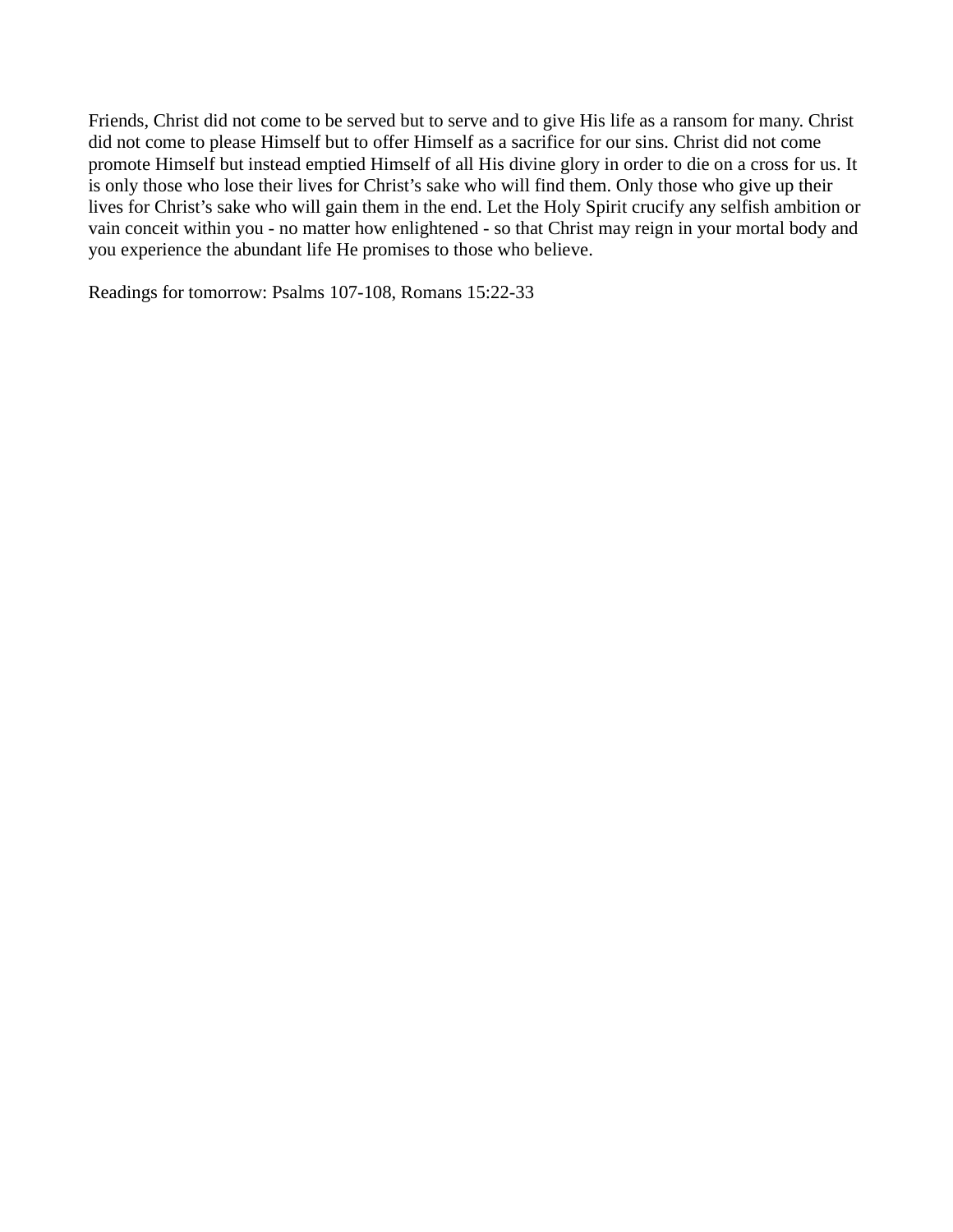#### August 21, 2021 The Steadfast Love of the Lord

#### <span id="page-25-0"></span>Readings for today[: Psalms 107-108, Romans 15:22-33](https://www.biblegateway.com/passage/?search=Psalms+107-108%2C+Romans+15%3A22-33&version=ESV)

"Whoever is wise, let him attend to these things; let them consider the steadfast love of the Lord." (Psalm 107:43)

Today's Word comes at a good time for me. I've had quite a week. The Delta variant of COVID-19 continues to spread through our community so our local public health department decided to issue a mask mandate for children ages 2-11 as they head back to school. This created quite a bit of anxiety for many families in our community and in our congregation as you can imagine. The following day our county commissioners decided to opt out of the mandate but the school district decided to stay in which added a layer of confusion to the situation. It's not been easy to navigate. At the same time, I am talking to many service men and women who are watching what is taking place in Afghanistan with horror. They cannot believe all their blood, sweat, and tears would be in vain. For some, it triggers incredible pain. For others, it's brought back the nightmares. For still others, it comes with a tremendous amount of grief as they think about the Afghan friends who will be left behind. The situation is compounded by the arrogance of our political leaders and the blame-shifting on both sides of the aisle. It's frustrating if not typical and real people continue to pay the price. In particular, I think of the Afghan pastors I am connected to through many missionary friends. They have let it be known that the Taliban are going door to door to hunt them down. Their lives are in danger. The lives of their families are in danger. The lives of those they serve in their congregations are in danger. And yet they remain faithful. It's humbling and it brings me to my knees in constant prayer.

So it's been a week. I've felt the pastoral burden of ministry keenly. I've had moments of frustration. Moments of doubt. Moments of anxiety. I've not slept real well. And that's why I needed the reminder this morning of the steadfast love of God. I needed to take a step back and remember His goodness and grace. I needed to be reminded that He will not allow evil to have its way. Despite what I may feel or what I may think, God remains sovereign. He is at work. He is even now gathering His redeemed from the north, south, east, and west. He promises to satisfy their longing souls and fill their hungry souls with good things. He promises to bring them out of darkness and the shadow of death and break the bonds of their oppression. He promises to heal them and deliver them from their selfdestruction. He promises to calm the storm and make the raging sea like glass.

Furthermore, God is at work judging those who do evil. He will turn their rivers into deserts and their fruitful lands into salty wastes. He will pour contempt on princes make them wander in trackless wastes. He will not allow their foolishness to stand. He raises up and lays low even the most powerful in this world. Kingdoms come and go. Empires rise and fall at His command. He shuts the mouths of the wicked. He exposes their lies. He makes them reel and stagger like drunken men. He brings them to the end of their strength. The end of their wisdom. The end of their resources. All so they will cry out to Him.

Friends, this is why the Psalmist declares whoever is wise, let him attend to the Word of God. Let her consider the steadfast love of God. Let him think on God's goodness and God's faithfulness throughout the generations. Let her count the blessings of God and offer thanksgiving and praise. You may have had a week like me. Perhaps you too are feeling the burdens of anxiety and fear and frustration and failure. Maybe you find yourself depressed or despairing over the circumstances of your life or the condition of our world. Turn to Christ! Place your trust in Him! He is strong enough to hold all things together when everything feels like it's falling apart.

Readings for tomorrow: None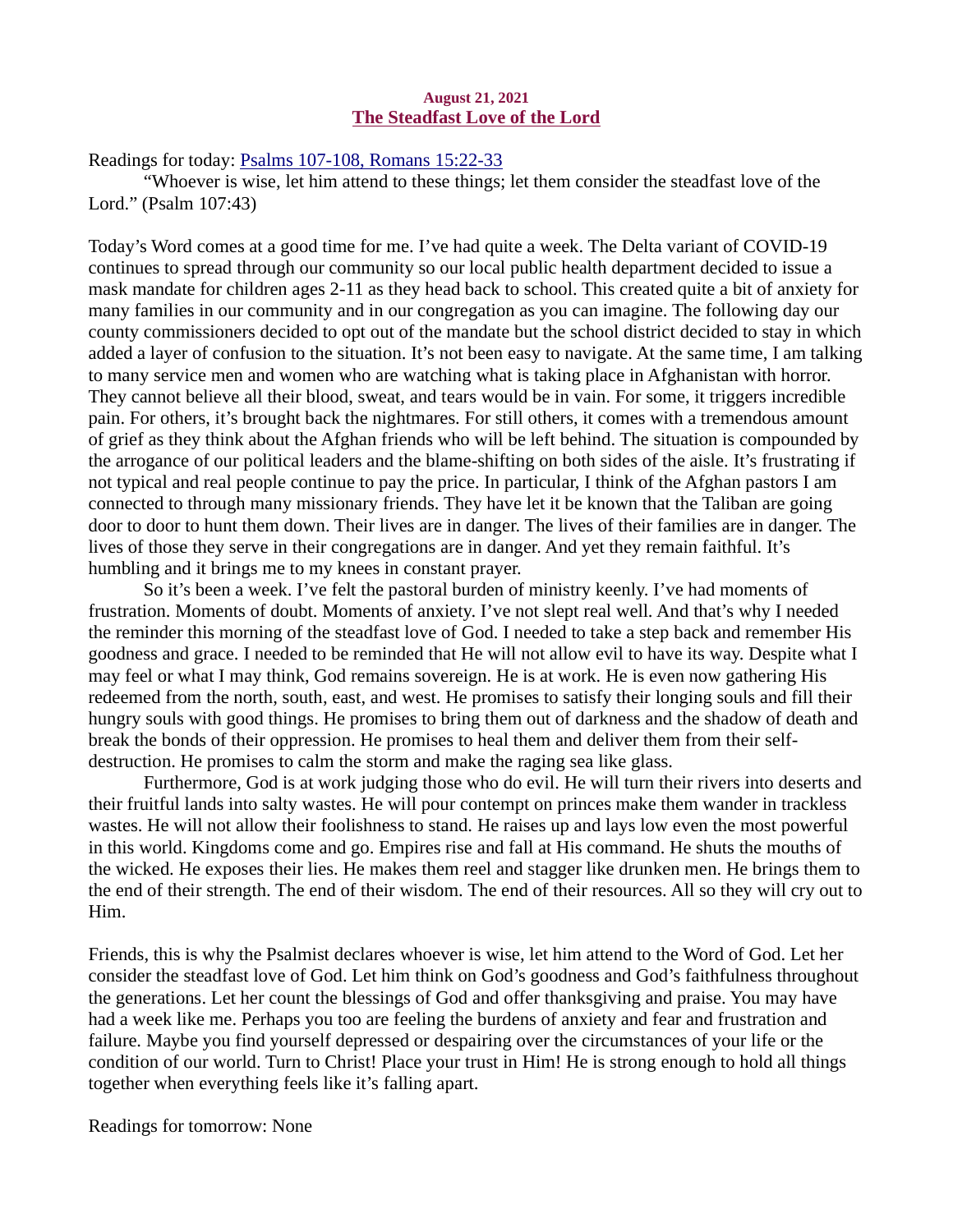#### August 23, 2021 Kingdom Work Requires Teamwork

#### <span id="page-26-0"></span>Readings for today: [Psalms 109-112, Romans 16, 1 Corinthians 1](https://www.biblegateway.com/passage/?search=Psalms+109-112%2C+Romans+16%2C+1+Corinthians+1&version=ESV)

No person is an island. No godly leader every goes it alone. As one celebrity Christian leader falls after another, it is good for us to reflect on Paul's words from Romans 16. Paul is surrounded by a great cloud of witnesses. The burden of Paul's work is shared by many. The names are listed for all to see. Phoebe. Pricilla and Aquila. Epenetus. Mary. Andronicus and Junia. Ampliatus. Urbanus and Stachys. These are just a few of the leaders Paul surrounded himself with as he carried the gospel to the Mediterranean world. We also know he journeyed with Barnabus, Luke, John Mark, and several others. The early church was wise to set apart teams of missionaries rather than commission them to go out on their own.

We would do well to follow their example. We live in a culture that celebrates the myth of the self-made woman or man. The woman who does it all. She has a fast-track career. Perfect kids. Volunteers on the local school board and teaches Bible study at church. The man who does it all. He climbs the corporate ladder. Prays with his kids every night. Serves his wife sacrificially. And is a leader in the community. We celebrate these women and men. We place them on pedestals. We follow them on social media. We read their books and take their advice. We seek to emulate them in all we do. Then they fail. They fall. They have an affair. They embezzle money. Their marriages and families fall apart. Their carefully curated public persona comes crashing down. And we are shattered. So disappointed. So discouraged. So let down.

Why do these things happen? The pattern is clear. Somewhere along the way, these men and women start to isolate themselves. They separate from their team. They believe their own hype. They put themselves beyond any kind of real accountability. The results are disastrous.

Friends, Kingdom-work is teamwork. Not even the Son of God could do it by himself! Throughout the Scriptures, we see great leaders of the Bible sharing authority. Moses raises up elders to serve alongside he and Joshua. David has an abundance of counselors to share the load. Jesus calls 12 disciples and the Apostle Paul thanks numerous people at the end of his letters for their support and encouragement and labor in the work of the gospel.

Who's on your team? With whom do you share the burdens of your life? Are you and your spouse a team in your home? Do you give your children as much authority and responsibility as they can handle as they grow up? Do you share leadership at work? Do you give people around you the freedom to fail and learn from their failures? Do you empower your team to make real decisions and then hold them accountable? Are you intentionally raising up leaders to take your place? Do you submit yourself to accountability? These things are critical if you are going to do God's work over the long haul.

For my part, I am deeply grateful for a group of elders who hold me accountable. They ask about my marriage. They pray for my family. They are not afraid to tell me "no." I am deeply grateful for a wife who is a true partner in life and ministry. She gets in my face. Doesn't believe the hype. Brings me back to earth when I need it. I am thankful for my children and the honest relationships we are cultivating with each other. I am thankful for colleagues who ask great, probing, personal questions that make me reflect deeply on life. I am thankful for a mentor of almost thirty years who constantly reminds me to maintain my first love. I am thankful for an accountability partner of almost 20 years who knows everything about me and who challenges me to live more faithfully for Christ. Without these people in my life, I would not be the man I am today. I would not be the husband I am today. I would not be the father I am today. I would not be the pastor I am today. Who's on your team?

Readings for tomorrow: Psalms 113-115, 1 Corinthians 2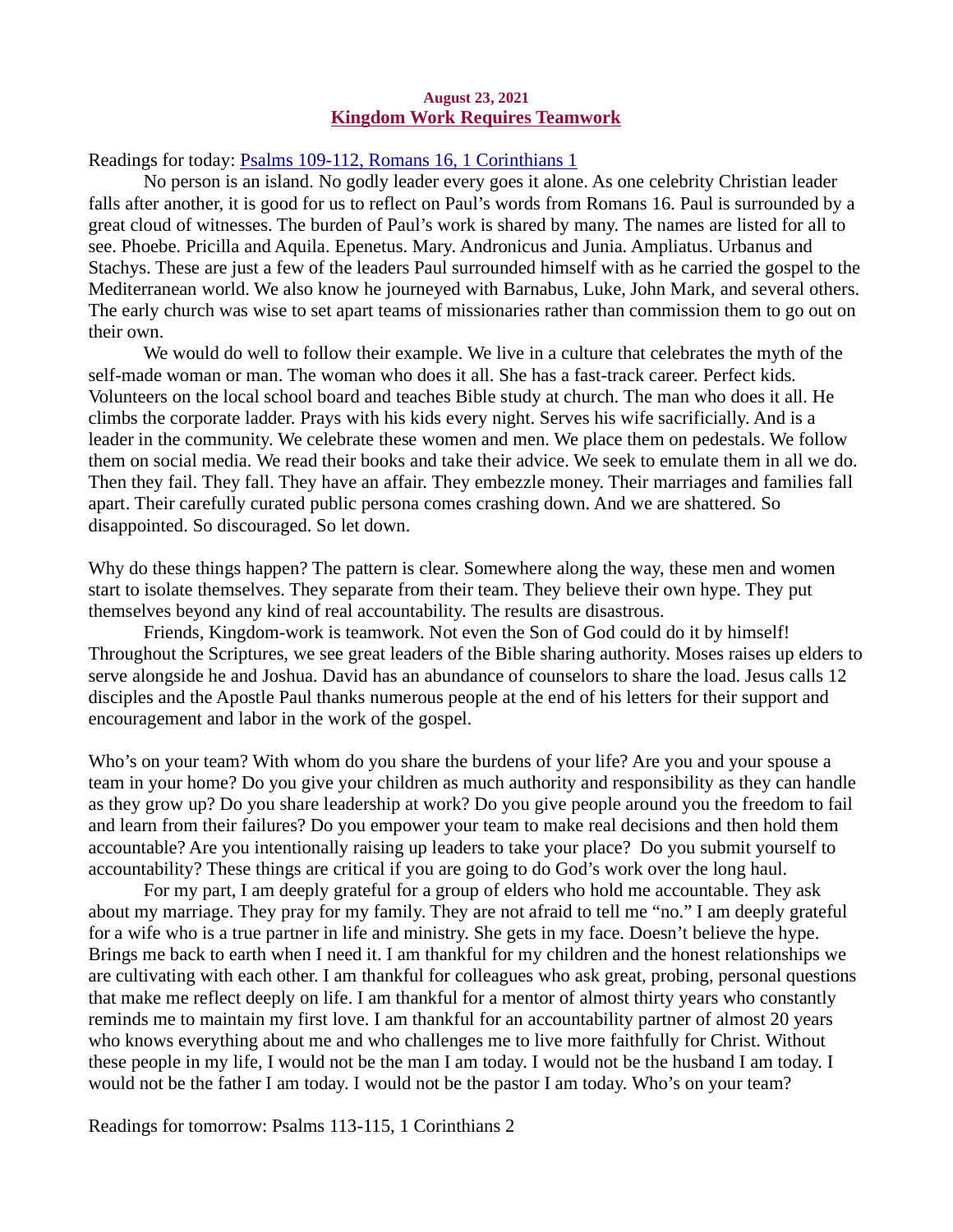#### August 24, 2021 Seeking the Mind of Christ

<span id="page-27-0"></span>Readings for today: [Psalms 113-115, 1 Corinthians 2](https://www.biblegateway.com/passage/?search=Psalms+113-115%2C+1+Corinthians+2&version=ESV)

This weekend we are having our elder retreat. It's an annual affair where the leaders of our church family go away for a few days to seek the mind of Christ. This year feels different however. The pressures of the past 18 months have taken their toll on all of us personally as well as our church family corporately. While we've navigated the crisis quite well thanks to the grace of God, it is still a crisis. People are still struggling to find a new normal. There is a growing realization that things will never return to the way they once were. Life from this point forward will be a blend of in-person and virtual activity. And yet the call remains to live out the Great Commandment and fulfill the Great Commission. So we are going away for a few days to seek the mind of Christ. To ask God for His wisdom in helping us meet and overcome the challenges we face in our world today. Thankfully, we know God is building His church. We know the gates of hell cannot stand against it. So we approach our time together with confidence that God is more than able to show us the way.

Seeking the mind of Christ is not just something pastors and elders do. It's the primary responsibility of every Christian as we seek to navigate the challenges of this world. It is a higher priority that our own happiness. A higher priority than our own comfort. A higher priority than our own success. It is more important than our pride. More important than our public reputation. More important than our political allegiances. We know we have discerned the mind of Christ when there is spiritual unity and godly humility and mutual submission. We see the mind of Christ in action when there is forgiveness and grace and reconciliation. We recognize it in those who are willing to be last so that others might be first. Those who are willing to decrease so that others may increase. Those who are self-effacing and who practice the art of self-forgetfulness.

Seeking the mind of Christ has never been easy. The early Christians in Corinth struggled mightily with the concept and to embrace the practice. They were divided. They followed charismatic human leaders rather than Christ Jesus Himself. They sought the wisdom of this world. They wanted to be esteemed by the top philosophical thinkers of their day. They boasted in their own ability. The depth of their spiritual maturity. They stood in judgment over those who seemed "less spiritual." They wanted all the credit for the ministry they were building. They refused to share the glory with another. They wanted to be known. They wanted to be influencers. They wanted to be taken seriously and treated with respect by the culturally elite of their day. But the gospel calls us to a different way.

How do we seek and find the mind of Christ? There is only one way path. The path of humility. Relinquishment. Surrender. Listen to how Paul describes it for his Corinthians friends…

"For the word of the cross is folly to those who are perishing, but to us who are being saved it is the power of God." (1 Corinthians 1:18)

"For since, in the wisdom of God, the world did not know God through wisdom, it pleased God through the folly of what we preach to save those who believe. For Jews demand signs and Greeks seek wisdom, but we preach Christ crucified, a stumbling block to Jews and folly to Gentiles...For the foolishness of God is wiser than men, and the weakness of God is stronger than men." (1 Corinthians 1:21-23, 25)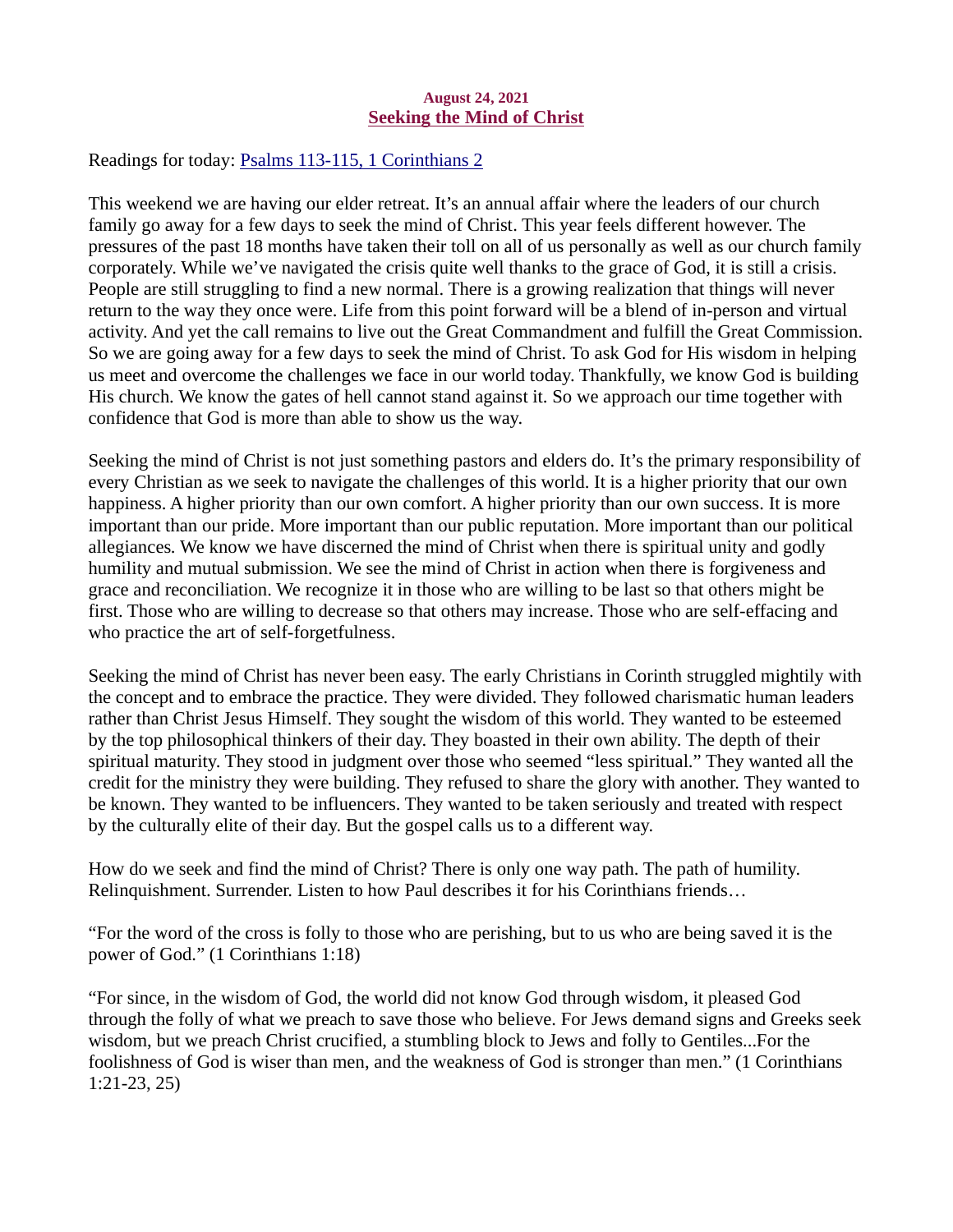"But God chose what is foolish in the world to shame the wise; God chose what is weak in the world to shame the strong; God chose what is low and despised in the world, even things that are not, to bring to nothing things that are, so that no human being might boast in the presence of God." (1 Corinthians 1:27-29)

"For I decided to know nothing among you except Jesus Christ and him crucified. And I was with you in weakness and in fear and much trembling, and my speech and my message were not in plausible words of wisdom, but in demonstration of the Spirit and of power, so that your faith might not rest in the wisdom of men but in the power of God." (1 Corinthians 2:2-5)

These are some of the most powerful passages in the New Testament. They resonate deep within us for we recognize the Spirit who inspired them. God's ways are not our ways and His thoughts are not our thoughts. God is not bound by human wisdom. God cannot be reduced to human categories. He is completely and utterly free from any constraints in this world. He makes foolish the wise. He makes weak the strong. So if we are to seek the mind of Christ, we must lay aside our natural inclinations. We must lay aside our pride and ego and desire to be in control. We must lay aside our anxieties and fears. Instead, we must trust Him to reveal Himself in His time and in His way. We must seek to know nothing except Christ. We must seek to follow Christ in His footsteps. We must align our hearts with Christ. As we do, we will find ourselves being built up together as God's Temple. He will come to dwell in our midst. He will come to fill us and sanctify us.

Friends, resist the temptation to believe your own hype. Resist the temptation to believe you are "something" in this world. Resist any notions of power and privilege. Let go and let God have all the glory! The reality is we are simply servants of Christ. We are simply stewards of the mysteries of the gospel. We do not own the gospel. It is not ours to command or control. We do not own Christ. He is not ours to direct nor is He under our authority. God is God and we are not. Christ is Christ and we are not. We serve at His pleasure. We bow before His throne. We live and move and have our being under His sovereign authority. And this sets us free from all the strivings and struggles of this world. Seek the mind of Christ! Let your heart be filled with the love of Christ! Let all you do be motivated by a desire to honor Christ! This is His will for our lives.

Readings for tomorrow: Psalms 116-119:48, 1 Corinthians 3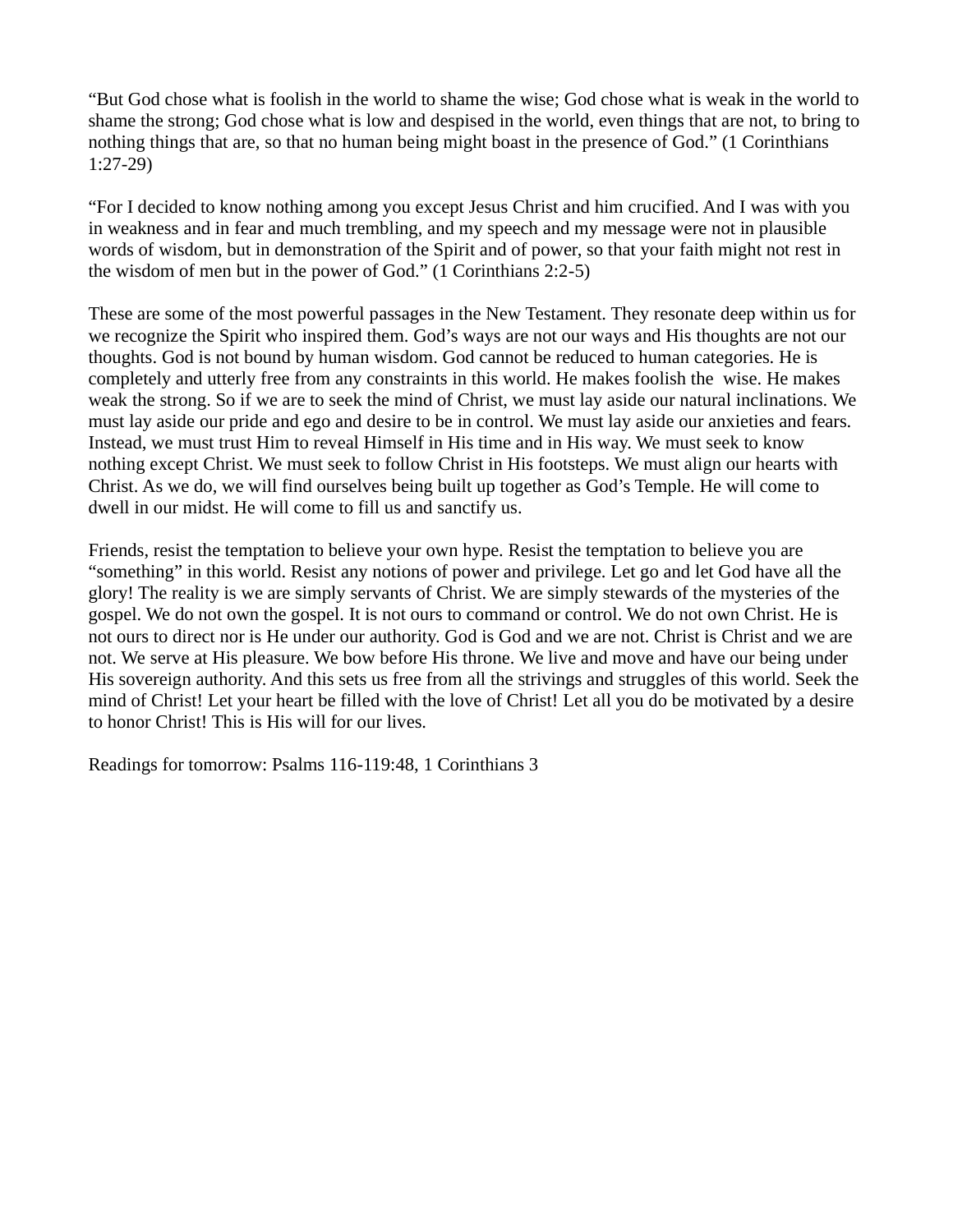#### August 27, 2021 The Meaning of Wisdom

<span id="page-29-0"></span>Readings for today: [Psalms 119:105-176, 1 Corinthians 5](https://www.biblegateway.com/passage/?search=Psalms+119%3A105-176%2C+1+Corinthians+5&version=ESV)

A few years ago I read a book that helped me parse the difference between wisdom and foolishness. Wisdom, according to the author, is when we see the truth and adjust our lives accordingly. Foolishness, on the other hand, is when we demand the truth adjust to our reality. To put it another way, wise people will meet the demands of life while foolish people will demand that life meet their demands. Wise people receive feedback when given, own their own performance, mistakes, and issues and take responsibility without externalizing blame or giving excuses. Foolish people become defensive very quickly when confronted, refuse to own their own shortcomings, and often externalize by blaming those around them. Wise people listen. Fools dismiss or ignore.

Are you a wise person or a fool? How do you know? Well, how do you feel as you read the words from Psalm 119? What happens internally when you consider the demands of God's Law? Are you the kind of person who embraces God's commandments, however imperfectly? Are they your delight? Do you find yourself seeking to bend your life in submission to what God has revealed in His Word? Or are you the kind of person who resists God's laws? Dismisses them? Ignores them? Rationalizes away your sin? When you read or engage God's Word, do you seek to bend it to your will? Your life? Your desires? Are you a wise person or a fool?

The Psalmist is clearly wise...

"I will never forget your precepts, for by them you have given me life..."

"Oh how I love your law! It is my meditation all the day..."

"How sweet are your words to my taste, sweeter than honey to my mouth!"

"Through your precepts I get understanding; therefore I hate every false way."

"Your word is a lamp to my feet and a light to my path."

"Your testimonies are my heritage forever, for they are the joy of my heart."

"The sum of your word is truth, and every one of your righteous rules endures forever."

(Psalms 119:93, 97, 103-105, 111, 160)

The Psalmist loves God's Word. Loves God's Law. Loves God's commands. The Psalmist seeks to do all he can to adjust his life to God's Will. To live his life under God's sovereign rule and authority. He makes no excuses for his sin. He doesn't hide his shortcomings. He faces his failures honestly and transparently. And he seeks God's face.

Sadly, so many in our culture today are fools. Even more tragically, they sit in our pews and attend our worship services. As the Apostle Paul says in Romans 10:2, they have a "zeal for God but not according to knowledge." They love God but not in the way He deserves or demands. Instead, they "do what is right in their own eyes." They bend God's Truth to their reality. They seek to make God's Word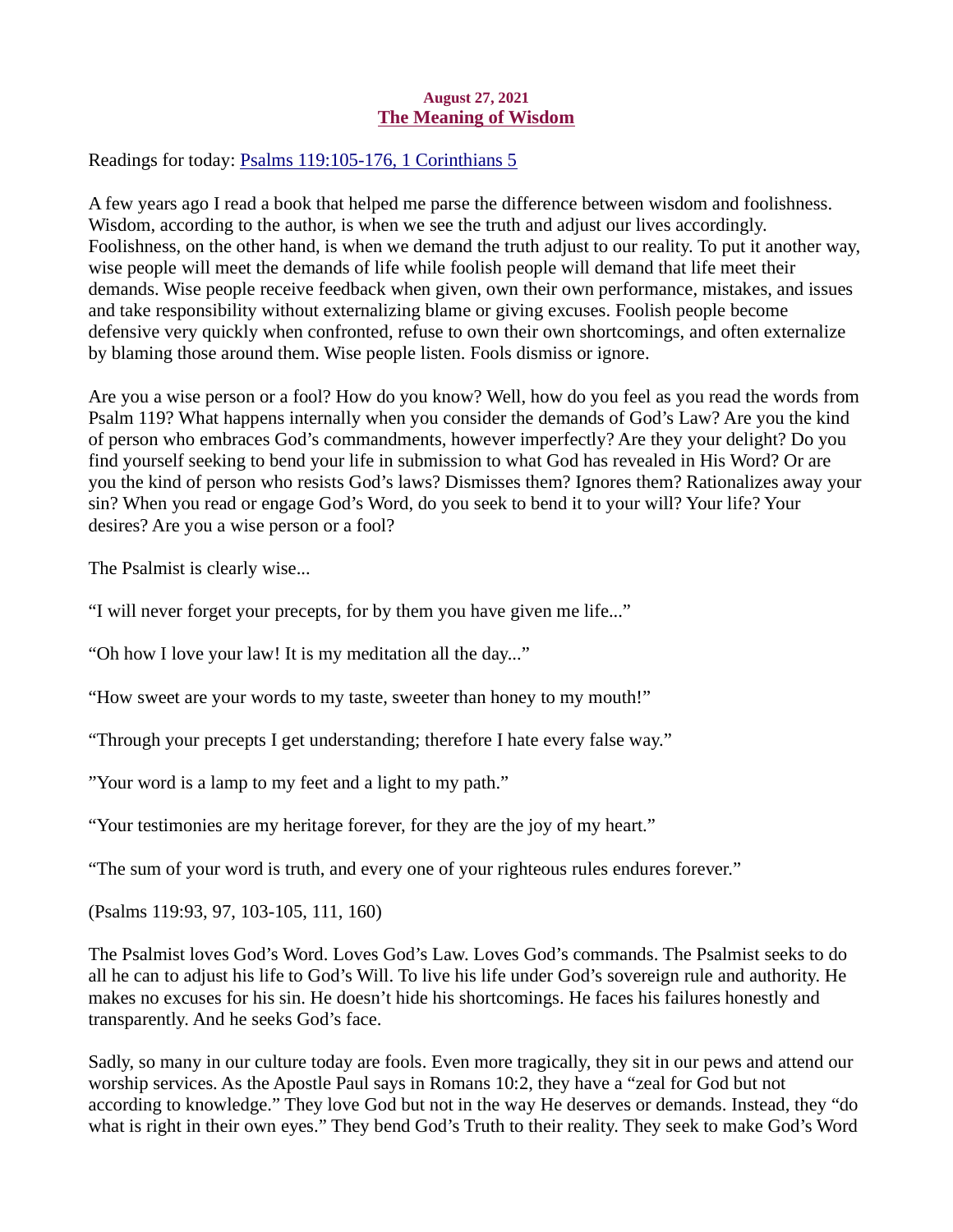null and void either through outright rejection or simple ignorance. They refuse to submit their lives to His will or certain areas of their lives to His will and as a result, they live lives of quiet desperation. They are not evil people. They do not have bad intentions. They simply are misguided. They bow to the pressure and anxiety and take the more expedient path rather than wait on God. I love the way Paul puts it in Romans 1, "Although they knew God, they did not honor him as God or give thanks to him, but became futile in their thinking, and their foolish hearts were darkened. Claiming to be wise, they became fools..." (Romans 1:21-22)

Let me be the first to say this is me! On some level. At certain seasons. When facing great stress or anxiety or fear. In particular circumstances throughout the course of my life, I have tried to bend God's will to my own. I have tried to rationalize away my sin. I have tried to make twist and turn God's Law to make it fit my life. To no avail. I have thrown myself against the will of God so many times until I finally broke. Finally surrendered. And with that surrender has come wisdom. Not perfection. Wisdom. Self-knowledge. Self-understanding. Seeing myself for who I truly am, warts and all. And learning to trust God's ways above my ways. God's thoughts more than my thoughts. God's will more than my feelings. This is what it means to be wise, friends. The fear of the Lord truly is the beginning of wisdom!

Readings for tomorrow: Psalms 120-123, 1 Corinthians 6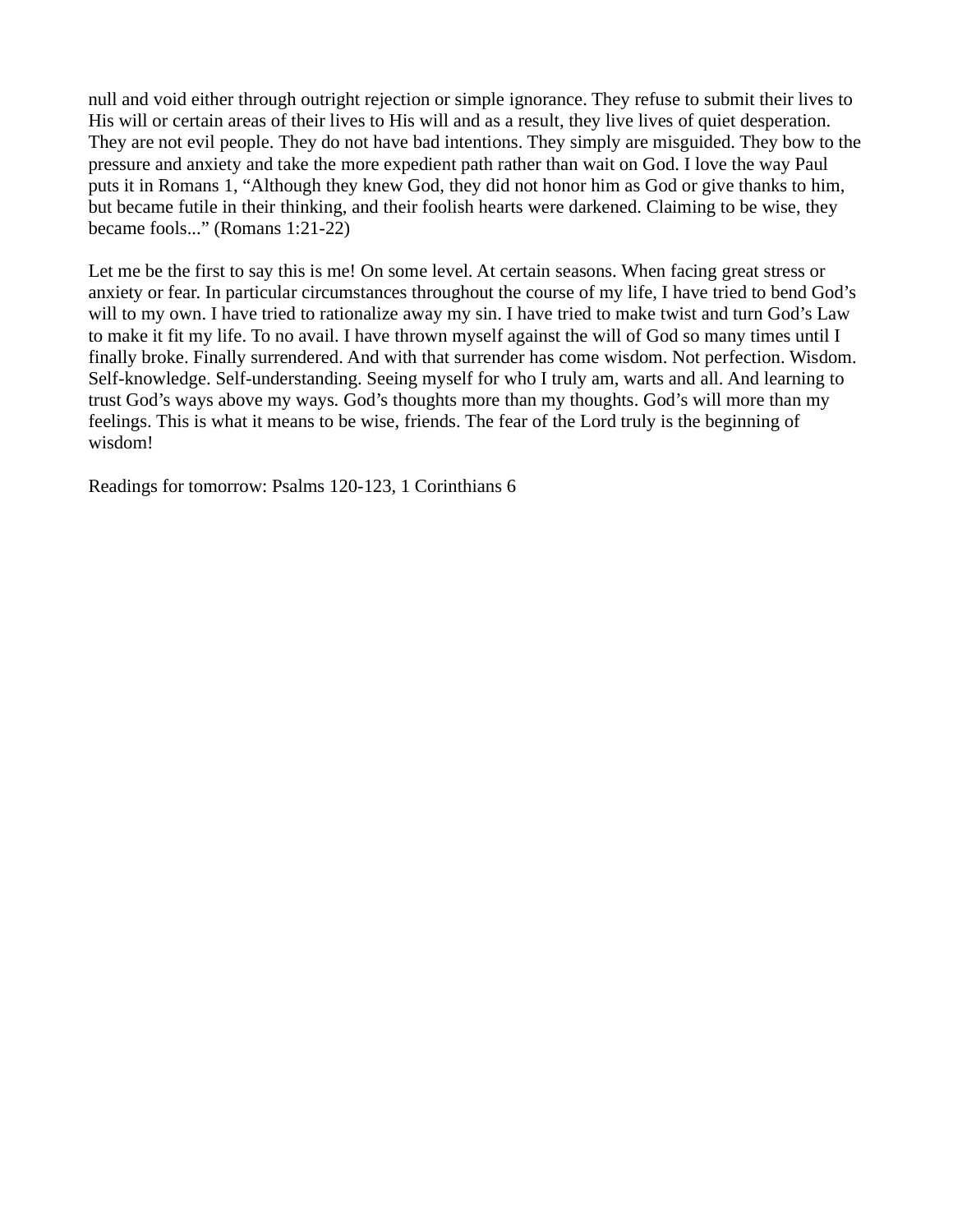## August 28, 2021 Songs of Ascent

<span id="page-31-0"></span>Readings for today: [Psalms 120-123, 1 Corinthians 6](https://www.biblegateway.com/passage/?search=Psalms+120-123%2C+1+Corinthians+6&version=ESV)

Psalms of Ascent. Many believe these were the songs Israel sang as they ascended to Jerusalem to keep the three annual festivals detailed in Deuteronomy 16. They are songs of worship. Songs of praise. Songs of thanksgiving. They express the deep gratitude the people feel towards God for all He has done for them. They sing them together. They sing them as they gather. They sing them in good times. They sing them in bad times. One can almost imagine thousands coming to Jerusalem all singing these songs with one voice. It must have been a powerful, moving scene. In addition, many scholars believe these were the songs Israel sang at different high points in their history like the dedication of Solomon's Temple or the rebuilding of the walls during Nehemiah's time. Over and over again, Israel returned to these psalms to express their faith and trust in God.

Christians have built on this tradition. Many churches throughout the world sing these psalms in worship. The Eastern Orthodox Church sings these psalms every Friday during Vespers. The Roman Catholic Church schedules these psalms to be sung during daily prayer. The goal is to remind Christians we are on our own pilgrimage to a Heavenly Jerusalem and these psalms build the spiritual intensity of the worship service as we prepare for the reading of the gospel. It's a powerful thing to experience.

These psalms are favorites among believers. Especially in times of trouble. In times of plague and pandemic. In times of national or personal crisis. In such times, we cling to the language of God protecting us. God guiding us. God providing for us. God helping us. "I lift up my eyes to the hills. From where does my help come? My help comes from the Lord, who made heaven and earth." (Psalms 121:1-2) "I was glad when they said to me, "Let us go to the house of the Lord!" (Psalm 122:1) "To you I lift up my eyes, O you who are enthroned in the heavens! Behold, as the eyes of servants look to the hand of their master, as the eyes of a maidservant to the hand of her mistress, so our eyes look to the Lord our God, till he has mercy upon us." (Psalms 123:1-2) There is something special that happens when we gather to sing these praises. Something deeply transformative. Something life-changing. We are encouraged. We are strengthened. We are blessed by the experience of being in God's presence together and given the strength to endure.

The last year to 18 months have challenged Christians all over the world to think about the priority of corporate, gathered worship. What once may have seemed optional or discretionary or perhaps even disposable has taken on a new importance. You never know what you've lost until it's gone, right? We've weathered "shelter in place" orders and restrictions on mass gatherings. We've endured fear and grief and loss and loneliness. Many of us know loved ones who got sick or perhaps even died. And the new Delta variant raises new fears of potential lockdowns. Our collective suffering creates a deep longing in our hearts. A longing for connection. A longing for physical touch. A longing for the presence of other people. Friends, God put these longings in our hearts. God hardwired these longings deep within our souls. It is never good for human beings to be alone and we are all struggling with the effects of this lonely, difficult season.

Thankfully, we can still gather. Some of us will choose to gather physically. Some will choose to gather virtually. While the latter is not an adequate replacement for the former, it is a blessing for those who may be sick or homebound or traveling or distant from those they love. As we gather, we sing. We sing the songs of ascent. We sing the praises of God. This is what Christians have done for thousands of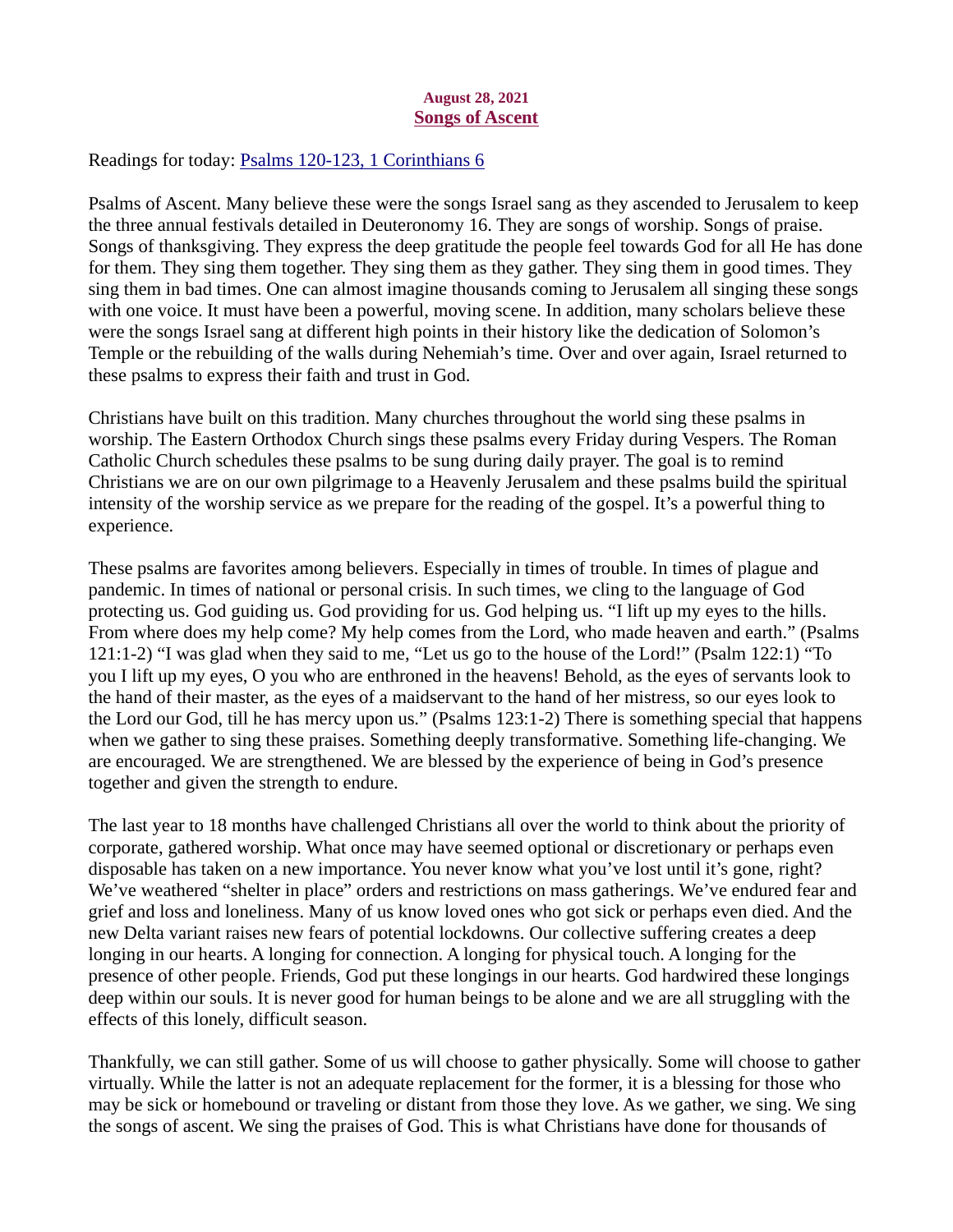years. Yes, even in the midst of pandemics like the Spanish flu or the Bubonic plague or when other diseases have ravaged the earth. I know many of us worship Jesus daily on our own. I know many of us experience Jesus profoundly as we hike or hunt or spend time in nature. But neglecting the worship of God with the people of God places us at risk. Especially in a time like this. Furthermore, it places us out of step with thousands of years of Christian history. It places us out of step with the will of God as revealed in Scripture. It's frankly arrogant and prideful and foolish to claim we don't need the church. God loves His bride. God loves His children. God loves having His family together. God loves hearing His people sing. God loves meeting His people in the sacraments. God loves teaching His people through His Word. Jesus said, "For where two or three are gathered in My name, there am I among them." (Matthew 18:20)

Friends, I know this continues to be a challenging time. I know this continues to be a difficult season. I know many of us are tired and weary and ready to get back to "normal"…whatever that may be. My encouragement to you is to use this time to make corporate worship a priority. Plant your flag in the ground. Take a stand for your faith. Don't let the devil gain a foothold in your life. Make sure God gets the time He deserves and the worship He demands. Don't fall into the trap of giving up your Sunday mornings with God's people! Don't let anything come between you and your first love!

Readings for tomorrow: None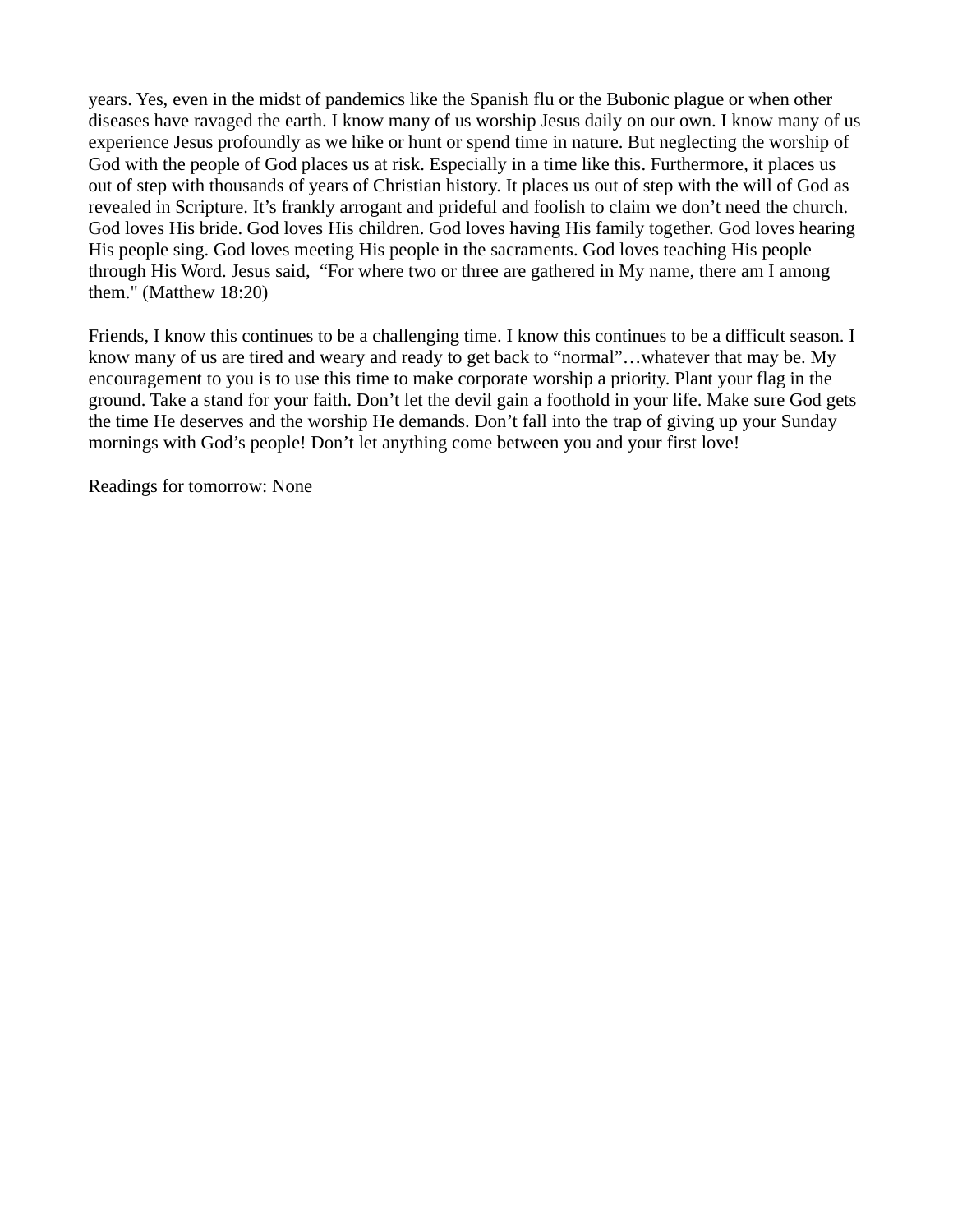## August 31, 2021 The Key to Unity

<span id="page-33-0"></span>Readings for today: [Psalms 130-133, 1 Corinthians 8](https://www.biblegateway.com/passage/?search=Psalms+130-133%2C+1+Corinthians+8&version=NKJV)

Unity seems so elusive these days. Our families are divided. Our churches divided. Our communities divided. Our nation divided. Certainly, our world is divided. We divide along political lines. We divide along economic lines. We divide along social and cultural lines. We divide along ethnic lines. We divide along theological lines. We divide along generational lines. The issues are legion. Masking or no masking. Vaccinations or no vaccinations. Republican or Democrat. Progressive or conservative. Black or white or brown. African or Asian or Latino or European. Rich or poor. Old or young. Gay, Queer or straight.

As a pastor, I see it all the time. In fact, I have a front row seat to the pain. I also know the root cause. Idolatry. Human hearts are idol factories and it seems like the assembly lines of our souls are running 24/7 these days. Idols are anything - good or bad - that becomes an ultimate thing in our life. Anything that causes us to draw a line in the sand and separate from those we love. I think of the dear friends I know who no longer speak to their parents or their children because they have allowed a particular issue to trump the love they once shared. I think of dear friends I know who have jettisoned relationships of ten, twenty, thirty years simply because of how the other person voted. Most tragically, I think of brothers and sisters in Christ who have left churches - including the one I serve - or who have separated themselves from the fellowship of the saints because they have bought the lie the enemy is selling that those who think differently then them are going to hell or deserved judgment or scorn or are not worth their time.

Idolatry. It's the besetting sin of the human heart. It is the source of all division. The root of so much relational pain. It is the greatest and most effective weapon in the enemy's arsenal as he seeks to kill, steal, and destroy all God has made. Friends, listen again to God's truth. Listen again to God's Word as He casts His vision for His people…

"Behold, how good and pleasant it is when brothers and sisters dwell in unity! It is like the precious oil on the head, running down on the beard, on the beard of Aaron, running down on the collar of his robes! It is like the dew of Hermon, which falls on the mountains of Zion! For there the Lord has commanded the blessing, life forevermore." (Psalm 133:1-3)

Unity. Not unanimity. Not conformity. Not sameness. But a unity that transcends all earthly differences. A spiritual unity that binds our hearts together. A unity Christ prayed for, fought for, and ultimately won for us on the cross. At the foot of the cross, the ground is level. All have sinned. All stand in need of His grace. Not one of us better than another. Not one of us more worthy than another. At the cross, humanity is brought to its knees before her Lord. All idolatrous identities are cast down. All that we hold dear and think important, we throw at His nail-scarred feet. Oh, that we could keep our eyes fixed exclusively on Jesus! At the cross, God commands His blessing which is life forevermore!

So what does this life of blessing look like in real time? What does it look like when the person I live with watches a cable news channel 24/7 that I can't stand? What does it look like when the person I work with takes a different position on masks or vaccines? What does it look like when the person I love goes down the rabbit hole of conspiracy theory? What does it look like when my child comes out to me? What does it look like when our national leaders fail? Or church leaders fall? Listen to the Apostle Paul's words from 1 Corinthians 8, using the example of food being sacrificed to idols…